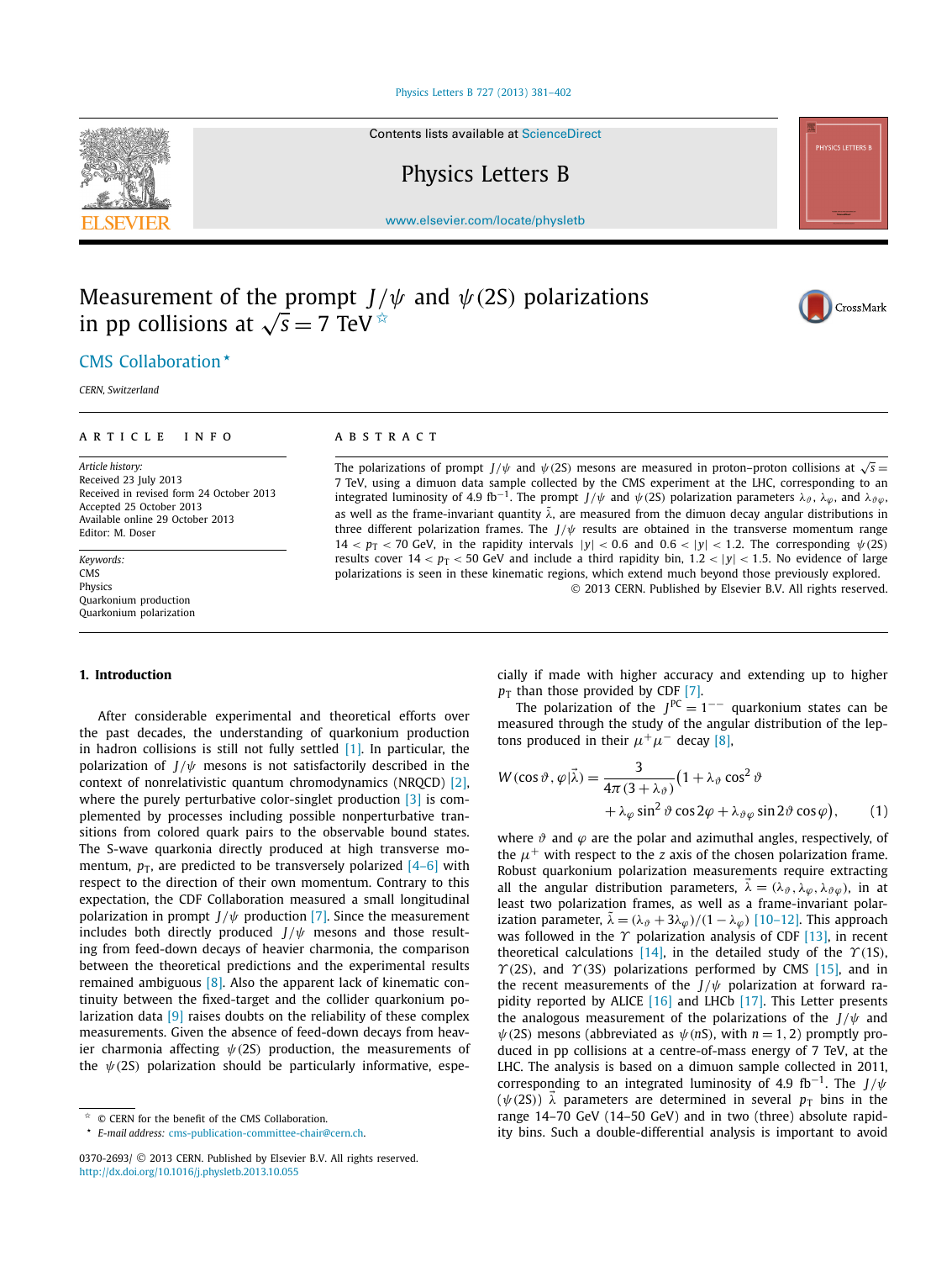obtaining diluted results from integrating over events character-ized by significantly different kinematics [\[8\].](#page-6-0)

The results correspond to the polarizations of the prompt *ψ(n*S*)* states. The nonprompt component, mostly from decays of B mesons, is explicitly removed by using a proper-lifetime measurement. A significant fraction of the *J/ψ* prompt cross section is caused by feed-down decays from the  $\psi$ (2S) (more than 8%, increasing with  $p_T$ ) and from the  $χ_c$  (more than 25%) [\[18\].](#page-6-0) There are no feed-down decays from heavier charmonium states to the  $\psi$ (2S) state, making it particularly interesting and easier to compare the measured polarization of this state with theoretical calculations. The polarization extraction method uses the dimuon invariant-mass distribution to separate the *ψ(n*S*)* signal contributions from the continuum muon pairs from other processes (mostly pairs of muons resulting from decays of uncorrelated heavy-flavor mesons).

The two-dimensional shape of the decay angular distribution (in cos  $\vartheta$  and  $\varphi$ ) is used to extract the three frame-dependent anisotropy parameters in three polarization frames, characterized by different choices of the quantization axis in the production plane: the centre-of-mass helicity (HX) frame, where the *z* axis coincides with the direction of the  $\psi$ (*n*S) momentum in the laboratory; the Collins–Soper (CS) frame [\[19\],](#page-6-0) whose *z* axis is the bisector of the two beam directions in the  $\psi(nS)$  rest frame; and the perpendicular helicity (PX) frame [\[20\],](#page-6-0) with the *z* axis orthogonal to that in the CS frame. The *y* axis is taken, in all cases, to be in the direction of the vector product of the two beam directions in the charmonium rest frame,  $P_1 \times P_2$  and  $P_2 \times P_1$  for positive and negative dimuon rapidities, respectively. More details regarding these frames are provided in Ref. [\[8\].](#page-6-0) The parameter  $\lambda$ , introduced in Ref. [\[11\]](#page-6-0) to provide an alternative and frameindependent characterization of the quarkonium polarization properties, is measured simultaneously with the other parameters. This multidimensional approach reduces and keeps under control the smearing effects of the (unavoidable) partial averaging of the results over the range of the production and decay kinematics. This is important to minimize the possible interpretation ambiguities in the comparison with theoretical predictions and other experimental measurements [\[8\].](#page-6-0)

#### **2. CMS detector and data processing**

The CMS apparatus [\[21\]](#page-6-0) was designed around a central element: a superconducting solenoid of 6 m internal diameter, providing a 3.8 T field. Within the solenoid volume are a silicon pixel and strip tracker, a lead tungstate crystal electromagnetic calorimeter, and a brass/scintillator hadron calorimeter. Muons are measured in gas-ionization detectors embedded in the steel return yoke outside the solenoid and made using three technologies: drift tubes, cathode strip chambers, and resistive plate chambers. Extensive forward calorimetry complements the coverage provided by the barrel and endcap detectors. The main subdetectors used in this analysis are the silicon tracker and the muon system, which enable the measurement of muon momenta over the pseudorapidity range  $|\eta|$  < 2.4.

The events were collected using a two-level trigger system. The first level consists of custom hardware processors and uses information from the muon system to select events with two muons. The "high-level trigger" significantly reduces the number of events written to permanent storage by requiring an opposite-sign muon pair that fulfills certain kinematic conditions: invariant mass  $2.8 < M < 3.35$  GeV,  $p_T > 9.9$  GeV, and  $|y| < 1.25$  for the  $J/\psi$ trigger;  $3.35 < M < 4.05$  GeV and  $p<sub>T</sub> > 6.9$  GeV for the  $\psi$  (2S) trigger. There is no rapidity requirement on the *ψ(*2S*)* trigger, given its lower cross section, permitting an extra bin at forward rapidity with respect to the  $J/\psi$  case. No  $p_T$  requirement is imposed on the single muons at trigger level, only on the dimuon. Both triggers require a dimuon vertex-fit  $\chi^2$  probability greater than 0.5%. Events where the two muons bend towards each other in the magnetic field are rejected to lower the trigger rate while retaining the events where the dimuon detection efficiencies are most reliable.

The dimuons are reconstructed by combining two opposite-sign muons. The muon tracks are required to have hits in at least 11 tracker layers, at least two of which should be in the silicon pixel detector, and to be matched with at least one segment in the muon system. They must have a good track-fit quality ( $\chi^2$  per degree of freedom smaller than 1.8) and point to the interaction region. The selected muons must also be close, in pseudorapidity and azimuthal angle, to the muon objects responsible for triggering the event. In order to ensure accurately measured muon detection efficiencies, the analysis is restricted to muons produced within the range  $|\eta|$  < 1.6 and having transverse momentum above 4.5, 3.5, and 3.0 GeV for  $|\eta| < 1.2$ ,  $1.2 < |\eta| < 1.4$ , and  $1.4 < |\eta| < 1.6$ , respectively. The continuum background due to pairs of uncorrelated muons is reduced by requiring a dimuon vertex-fit  $\chi^2$  probability larger than 1%. After applying all event selection criteria and background removal, the total numbers of prompt plus nonprompt *J/ψ* events are 2.3 M and 2.4 M in the rapidity bins |*y*| *<* 0*.*6 and 0*.*6 *<* |*y*| *<* 1*.*2, respectively. The corresponding *ψ(*2S*)* yields are 126 k, 136 k, and 55 k for |*y*| *<* 0*.*6, 0*.*6 *<* |*y*| *<* 1*.*2, and 1*.*2 *<* |*y*| *<* 1*.*5, respectively. In each of these |*y*| ranges, the analysis is performed in several  $p_T$  bins, with boundaries at 14, 16, 18, 20, 22, 25, 30, 35, 40, 50, and 70 GeV for the *J/ψ*, and 14, 18, 22, 30, and 50 GeV for the  $\psi$ (2S).

The single-muon detection efficiencies are measured by a tagand-probe technique [\[22\],](#page-6-0) using event samples collected with dedicated triggers enriched in dimuons from *J/ψ* decays, where a muon is combined with a track and the pair is required to have an invariant mass within the range 2.8–3.4 GeV. The measurement procedure has been validated in the fiducial region of the analysis with detailed Monte Carlo (MC) simulation studies. The single-muon efficiencies are precisely measured and parametrized as a function of  $p<sub>T</sub>$ , in eight  $|\eta|$  bins, to avoid biases in the angular distributions that could mimic polarization effects. Their uncertainties, reflecting the statistical precision of the tag-and-probe samples and possible imperfections of the parametrization, contribute to the systematic uncertainty in the polarization measurement. At high dimuon  $p<sub>T</sub>$ , when the two decay muons might be emitted relatively close to each other, the dimuon trigger has a lower efficiency than the simple product of the two single-muon efficiencies. Detailed MC simulations, validated with data collected with single-muon and dimuon triggers, are used to correct these trigger-induced muon-pair correlations.

#### **3. Extraction of the polarization parameters**

For each  $\psi$ (*n*S) ( $p_T$ , |*y*|) bin, the dimuon invariant-mass distribution is fitted, using an unbinned maximum-likelihood fit, with an exponential function representing the underlying continuum background and two Crystal Ball (CB) functions [\[23\]](#page-6-0) representing each peak. The two CB functions have independent widths,  $\sigma_{CB_1}$ and  $\sigma_{CB_2}$ , to accommodate the changing dimuon invariant-mass resolution within the rapidity cells, but share the same mean  $\mu_{CB}$ and tail factors  $\alpha_{CB}$  and  $n_{CB}$  (the latter fixed to 2.5).

[Fig. 1](#page-2-0) shows two representative dimuon invariant-mass distributions in specific kinematic bins of the analysis. The dimuon invariant-mass resolution  $\sigma$  at the  $\psi$ (*n*S) masses is evaluated from the fitted signal shapes, as  $\sqrt{f_{CB_1} \sigma_{CB_1}^2 + (1 - f_{CB_1}) \sigma_{CB_2}^2}$ , where  $f_{CB_1}$ is the relative weight of the  $CB_1$  function. The  $p_T$ -integrated values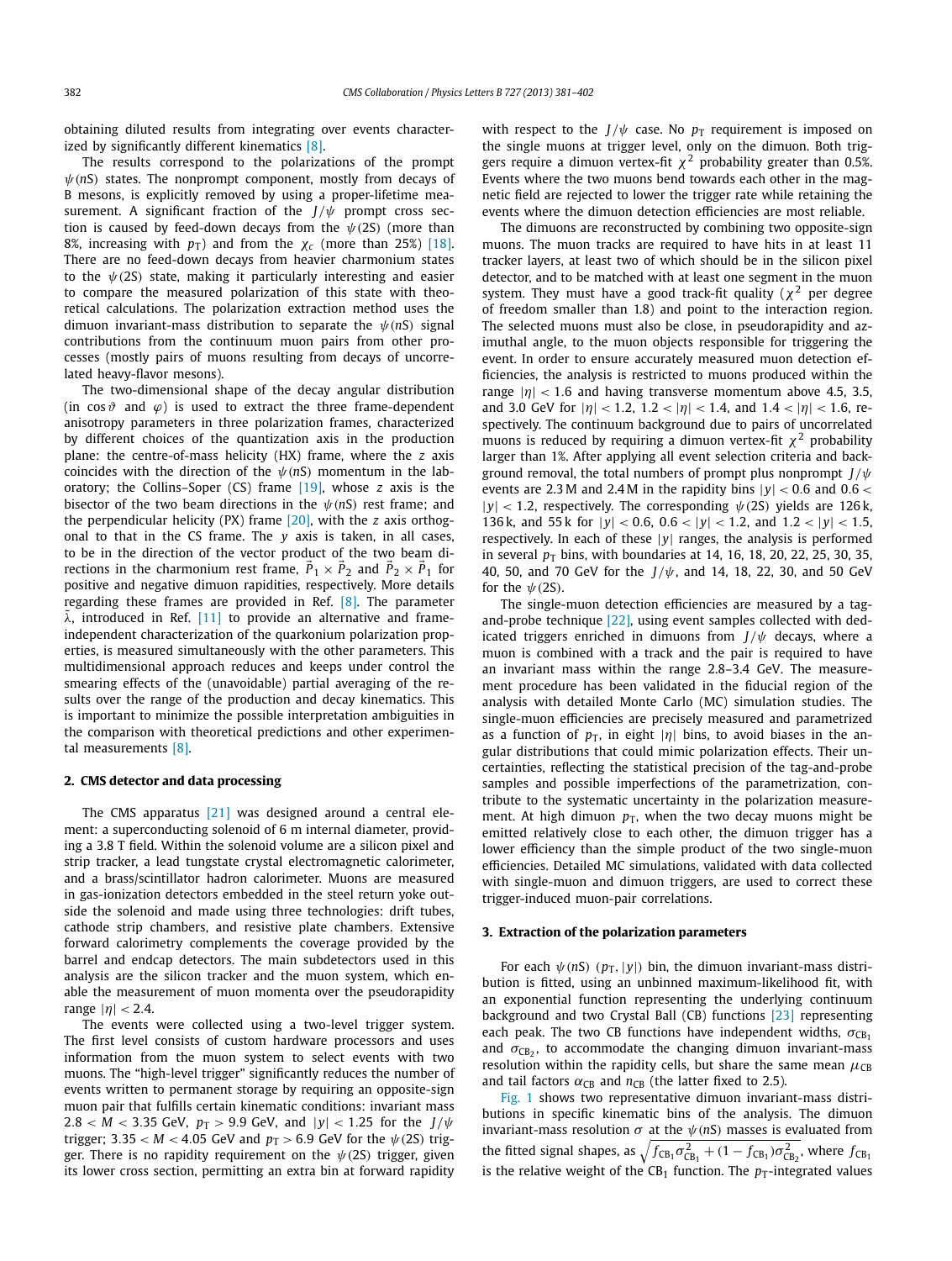<span id="page-2-0"></span>

**Fig. 1.** Dimuon invariant-mass distribution in the  $J/\psi$  (top) and  $\psi$ (2S) (bottom) regions for an intermediate  $p_T$  bin and  $|y| < 0.6$ . The vertical lines delimit the signal region (dot-dashed) and the mass sidebands (dashed). The results of the fits are shown by the solid (signal  $+$  background) and dashed (background only) curves.

are  $\sigma_{J/\psi} = 21$  and 32 MeV for  $|y| < 0.6$  and  $0.6 < |y| < 1.2$ , respectively, and  $\sigma_{\psi(2S)} = 25$ , 37, and 48 MeV for  $|y| < 0.6$ , 0.6  $<$  $|y| < 1.2$ , and  $1.2 < |y| < 1.5$ , respectively. For each  $(p_T, |y|)$  bin, the measured mass resolution is used to define a  $\pm 3\sigma$  signal window around the resonance mass [\[24\],](#page-6-0) *m*, as well as two mass sidebands, at lower and higher masses: from 2.85 GeV to  $m_{1/\psi} - 4\sigma_{1/\psi}$ and from  $m_{J/\psi}$  + 3.5 $\sigma_{J/\psi}$  to 3.3 GeV for the  $J/\psi$ ; from 3.4 GeV to  $m_{\psi(2S)} - 4\sigma_{\psi(2S)}$  and from  $m_{\psi(2S)} + 3.5\sigma_{\psi(2S)}$  to 4 GeV for the  $\psi$ (2S). The larger gap in the low-mass sideband definition compared to the high-mass sideband minimizes the signal contamination induced by the low-mass tail of the signal peaks. The result of the invariant-mass fit provides the fraction of continuumbackground events.

To minimize the fraction of charmonia from B decays in the sample used for the polarization measurement, a "prompt-signal region" is defined using the dimuon pseudo-proper lifetime [\[25\],](#page-6-0)  $\ell = L_{xy} \cdot m_{\psi(nS)}/p_{T}$ , where  $L_{xy}$  is the transverse decay length in the laboratory frame. The measurement of  $L_{XY}$  is performed after removing the two muon tracks from the calculation of the pri-



**Fig. 2.** Pseudo-proper-lifetime distribution in the  $J/\psi$  (top) and  $\psi$ (2S) (bottom) mass regions for intermediate  $p_T$  bins and  $|y| < 0.6$ . The results of the fits are shown by the solid curve, representing the sum of three contributions: prompt (dash-dotted), nonprompt (dotted), and background (dashed).

mary vertex position; in the case of events with multiple collision vertices (pileup), we select the one closest to the direction of the dimuon momentum, extrapolated towards the beam line.

The modeling of the resolution of the pseudo-proper lifetime exploits the per-event uncertainty information provided by the vertex reconstruction algorithm. The prompt-signal component is modeled by the resolution function, the nonprompt component by an exponential decay function convolved with the resolution function, and the continuum-background component by the sum of three exponential functions, also convolved with the resolution function. This composite model describes the data well with a relatively small number of free parameters. The systematic uncertainties induced by the lifetime fit in the polarization measurement are negligible. Fig. 2 shows representative pseudo-proper-lifetime distributions for dimuons in the two *ψ(n*S*)* signal regions, together with the results of unbinned maximum-likelihood fits, performed simultaneously in the signal region and mass sidebands.

The prompt-signal regions, dominated by prompt charmonium events, are defined as  $\pm 3\sigma_\ell$  signal windows around  $\ell = 0$ , where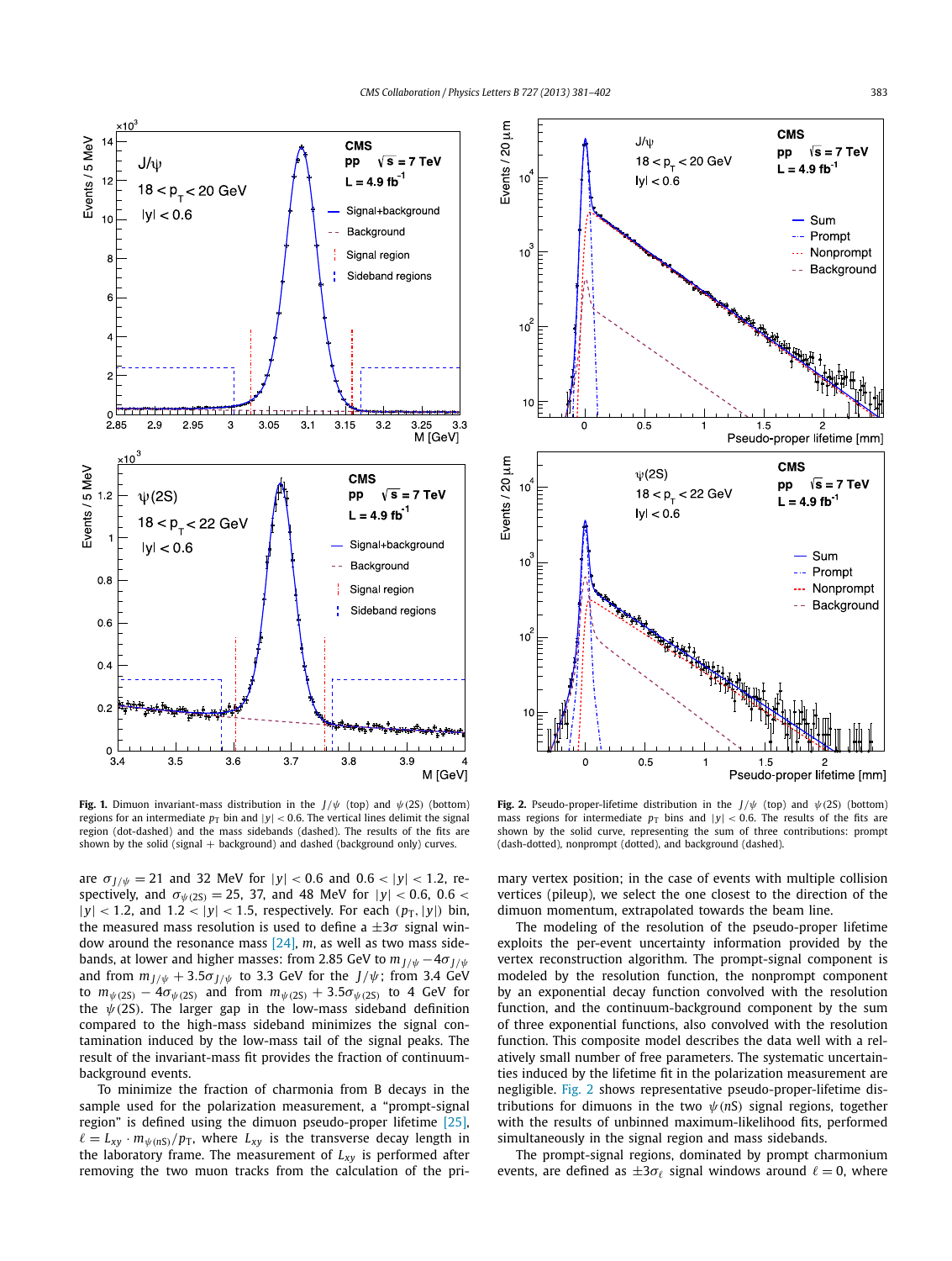

**Fig. 3.** Fractions of prompt charmonium (circles), charmonium from B decays (squares), and continuum-background (stars) events in the prompt-signal masslifetime *J/ψ* (closed symbols) and *ψ(*2S*)* (open symbols) regions versus the dimuon  $p_T$  for  $|y|$  < 0.6. A sideband subtraction technique removes the B and continuum backgrounds from the polarization analysis.

the lifetime resolution,  $\sigma_{\ell}$ , is measured to be (for the phase space probed in this analysis) in the range 12–25 μm, improving with increasing dimuon  $p<sub>T</sub>$ . The fractions of charmonia from B decays ( $f_{NP}$ ) and continuum-background events ( $f_B$ ) included in these regions are shown in Fig. 3 versus the dimuon  $p<sub>T</sub>$ , for  $|y| < 0.6$ .

For each  $\psi$ (*n*S) state, the angular distribution of the continuum background is modeled as the weighted sum of the distributions measured in the two mass sidebands (restricted to the promptlifetime region), with weights derived under the assumption that the background distribution changes linearly with the dimuon mass. This assumption is validated by comparing the (small) differences of the effective background polarizations measured in the four dimuon invariant-mass sidebands. The angular distribution of the  $\psi(nS)$  from B decays is modeled using the events in the  $\psi(nS)$ mass peak belonging to the "nonprompt-lifetime region",  $\ell > 3\sigma_{\ell}$ , after subtracting the corresponding continuum-background contribution, interpolated from the nonprompt mass-sideband regions. As a cross-check of the analysis, the polarization of the nonprompt component was also measured, in two lifetime regions ( $\ell > 3\sigma_{\ell}$ ) and  $\ell > 5\sigma_{\ell}$ ), with consistent results.

The total background is the sum of the continuum-background and charmonia from B decays present in the prompt-signal region. To remove the background component, a fraction  $f_{\text{B,tot}} = f_{\text{B}} + f_{\text{NP}}$ of the events is randomly selected by a procedure based on the likelihood-ratio  $L_B/L_{S+B}$ , where  $L_B$  ( $L_{S+B}$ ) is the likelihood for an event under the background-only (signal-plus-background) hypothesis. This selection operates in such a way that the chosen events are distributed according to the  $(p_T, |y|, M, \cos \vartheta, \varphi)$  distribution of the background model. The randomly selected events are removed from the sample.

The remaining (signal-like) events are used to calculate the posterior probability density (PPD) of the prompt-*ψ(n*S*)* polarization parameters  $(\vec{\lambda})$  for each kinematic bin,

$$
\mathcal{P}(\vec{\lambda}) = \prod_{i} \mathcal{E}(\vec{p}_1^{(i)}, \vec{p}_2^{(i)}),\tag{2}
$$

where  $\mathcal E$  is the probability density as a function of the two muon momenta  $\vec{p}_{1,2}$  in event *i*. Uniform priors are used in the full  $\vec{\lambda}$ parameter space. Many previous polarization measurements were dependent on assumptions made about the production kinematics because of the use of simulated acceptance and efficiency dilepton *(*cos*ϑ,ϕ)* maps, averaged over all events in the considered kinematic cell. This analysis, instead, uses the efficiencies measured as a function of muon momentum, attributing to each event a probability dependent on the full event kinematics (not only on cos*ϑ* and *ϕ*) and on the values of the polarization parameters. The event probability is calculated as

$$
\mathcal{E}(\vec{p}_1, \vec{p}_2) = \frac{1}{\mathcal{N}(\vec{\lambda})} W(\cos \vartheta, \varphi | \vec{\lambda}) \epsilon(\vec{p}_1, \vec{p}_2), \tag{3}
$$

where *W* is defined in Eq. [\(1\)](#page-0-0) and  $\epsilon(\vec{p}_1, \vec{p}_2)$  is the dimuon detection efficiency. The  $\mathcal{N}(\vec{\lambda})$  normalization factor is obtained from integrating  $W \in \text{over } \cos \vartheta$  and  $\varphi$ ,

$$
\mathcal{N} = \frac{1}{(3+\lambda_{\vartheta})} \Bigg[ \Big( \iint \epsilon(\vec{p}_1, \vec{p}_2) \, d\cos\vartheta \, d\varphi \Big) \n+ \lambda_{\vartheta} \Big( \iint \cos^2\vartheta \, \epsilon(\vec{p}_1, \vec{p}_2) \, d\cos\vartheta \, d\varphi \Big) \n+ \lambda_{\varphi} \Big( \iint \sin^2\vartheta \cos 2\varphi \, \epsilon(\vec{p}_1, \vec{p}_2) \, d\cos\vartheta \, d\varphi \Big) \n+ \lambda_{\vartheta} \varphi \Big( \iint \sin 2\vartheta \cos\varphi \, \epsilon(\vec{p}_1, \vec{p}_2) \, d\cos\vartheta \, d\varphi \Big) \Bigg].
$$
\n(4)

To perform this integration,  $\epsilon(\vec{p}_1, \vec{p}_2)$  is expressed in terms of cos  $\vartheta$  and  $\varphi$  using the background-removed  $(p_T, |y|, M)$  distributions. The background-removal procedure is repeated 50 times to minimize the statistical fluctuations associated with its random nature, and the PPD is obtained as the average of the 50 individual densities. The value 50 is very conservative; 20 iterations would have been sufficient to provide stable results.

[Fig. 4](#page-4-0) illustrates the measured cos  $\vartheta$  and  $\varphi$  distributions in the HX frame for the case of  $J/\psi$  signal events in the kinematic bin  $|y|$  < 0.6 and 18 <  $p_T$  < 20 GeV, after background removal. The data points are compared to curves reflecting the "best fit" (solid lines) as well as two extreme scenarios (dashed and dotted lines), corresponding to the  $\lambda_{\vartheta}$ ,  $\lambda_{\varphi}$ , and  $\lambda_{\vartheta\varphi}$  values reported in the legends of the plots.

Most of the systematic uncertainties we have considered were studied and quantified (for each charmonium and each kinematic bin) with pseudo-experiments based on simulated events. Each test evaluates a specific systematic uncertainty and uses 50 statistically independent event samples, individually generated and reconstructed. The difference between the median of the 50 obtained polarization parameters and the injected values provides the systematic uncertainty corresponding to the effect under study. In particular, several signal and background polarization scenarios have been used to evaluate the reliability of the analysis framework, including extreme signal polarizations in the highest- $p<sub>T</sub>$  bins of the analysis, where the dimuon trigger inefficiency has the strongest effect. Possible residual biases in the muon or dimuon efficiencies, resulting from the tag-and-probe measurement precision or from the efficiency parametrization, could affect the extraction of the polarization parameters. This effect is evaluated by applying uncertainty-based changes to the used efficiencies. The systematic uncertainty resulting from the unknown background angular distribution under the signal peak is evaluated using the measured data, by changing the relative weights of the low- and high-mass sidebands in the background model between 0.25 and 0.75, very different from the measured values of  $\approx$ 0.5. The resulting uncertainty is negligible, as expected given the small magnitude of the background and the proximity of the mass sidebands to the charmonia peaks. The systematic uncertainty associated with the definition of the prompt-signal region is evaluated as the difference between the MC simulation results obtained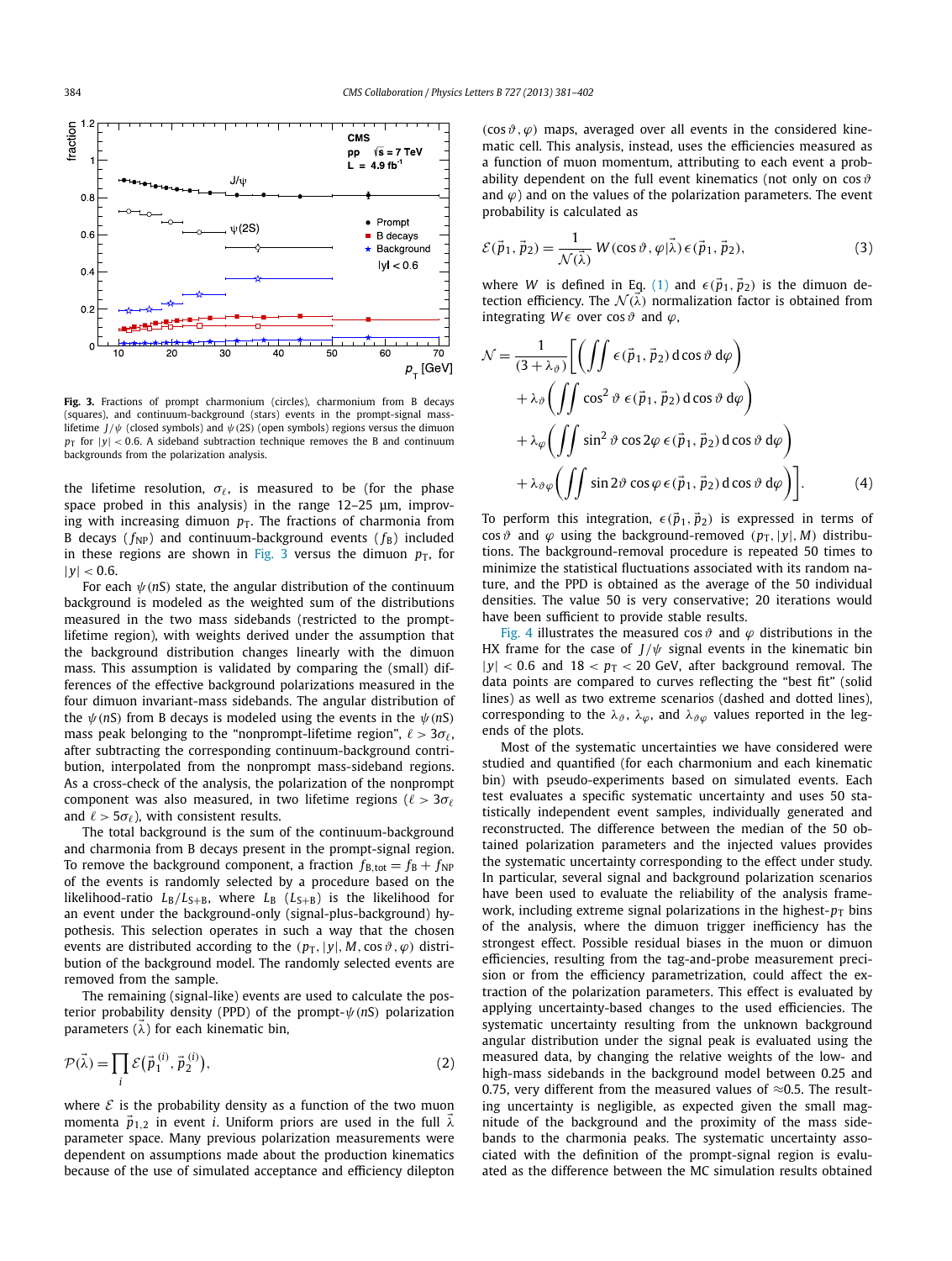<span id="page-4-0"></span>

**Fig. 4.** Frequency distributions of cos  $\vartheta$  (top) and  $\varphi$  (bottom) angular variables, in the HX frame for the  $J/\psi$  in an intermediate  $p_T$  bin and  $|y| < 0.6$ . The curves represent the expected distributions for two extreme polarization scenarios (dashed and dotted lines defined in the legends) and for the measured *λ* (solid lines).

with a  $\pm 3\sigma_\ell$  window and with no pseudo-proper-lifetime requirement.

The  $\psi$ (2S) polarization uncertainties are dominated by statistics limitations in all  $(p_T, |y|)$  bins. In the  $J/\psi$  case, at high  $p<sub>T</sub>$  the uncertainties are dominated by the statistical accuracy, while for  $p_{\rm T} \lesssim$  30 GeV they are determined by systematic effects. The largest among these include the single-muon ( $\approx$ 0.1, 0.02, and 0.03) and dimuon ( $\approx$ 0.05, 0.03, and 0.02) efficiencies, and the prompt-region definition ( $\approx$ 0.03, 0.02, and 0.01); the values given correspond to the systematic uncertainties for  $\lambda_{\vartheta}$ ,  $\lambda_{\varphi}$ , and  $\lambda_{\vartheta\varphi}$ , respectively, in the HX frame, averaged over the rapidity bins.

The final PPD of the polarization parameters is the average of the PPDs corresponding to all hypotheses considered in the determination of the systematic uncertainties. The central value of



**Fig. 5.** Two-dimensional marginals of the PPD in the  $\lambda_{\varphi}$  vs.  $\lambda_{\vartheta}$  (top) and  $\lambda_{\vartheta\varphi}$  vs. *λ*<sub>*ϕ*</sub> (bottom) planes, for *J/ψ* with  $|y|$  < 0.6 and 18 < *p*<sub>T</sub> < 20 GeV. The 68.3% and 99.7% CL total uncertainties are shown for the CS and PX frames. The shaded areas represent physically forbidden regions of parameter space [\[12\].](#page-6-0)

each polarization parameter, for each kinematic bin, is evaluated as the mode of the associated one-dimensional marginal posterior, which is calculated by numerical integration. The corresponding uncertainties, at a given confidence level (CL), are given by the [*λ*1*,λ*2] intervals, defined such that each of the regions [−∞*,λ*1] and  $[\lambda_2, \infty]$  integrates to half of  $(1 - CL)$  of the marginal PPD. Two-dimensional marginal posteriors provide information about correlations between the measurements of the three *λ* parameters. As an example, Fig. 5 shows the two-dimensional marginals for *λϕ* vs. *λϑ* (top) and *λϑϕ* vs. *λϕ* (bottom) measured from *J/ψ* at  $|y| < 0.6$  and  $18 < p_T < 20$  GeV, displaying the 68.3% and 99.7% CL contours for the CS and PX frames. The figure also indicates the physically allowed regions for the decay of a  $J = 1$  particle; this region does not affect the calculation of the PPD anywhere in the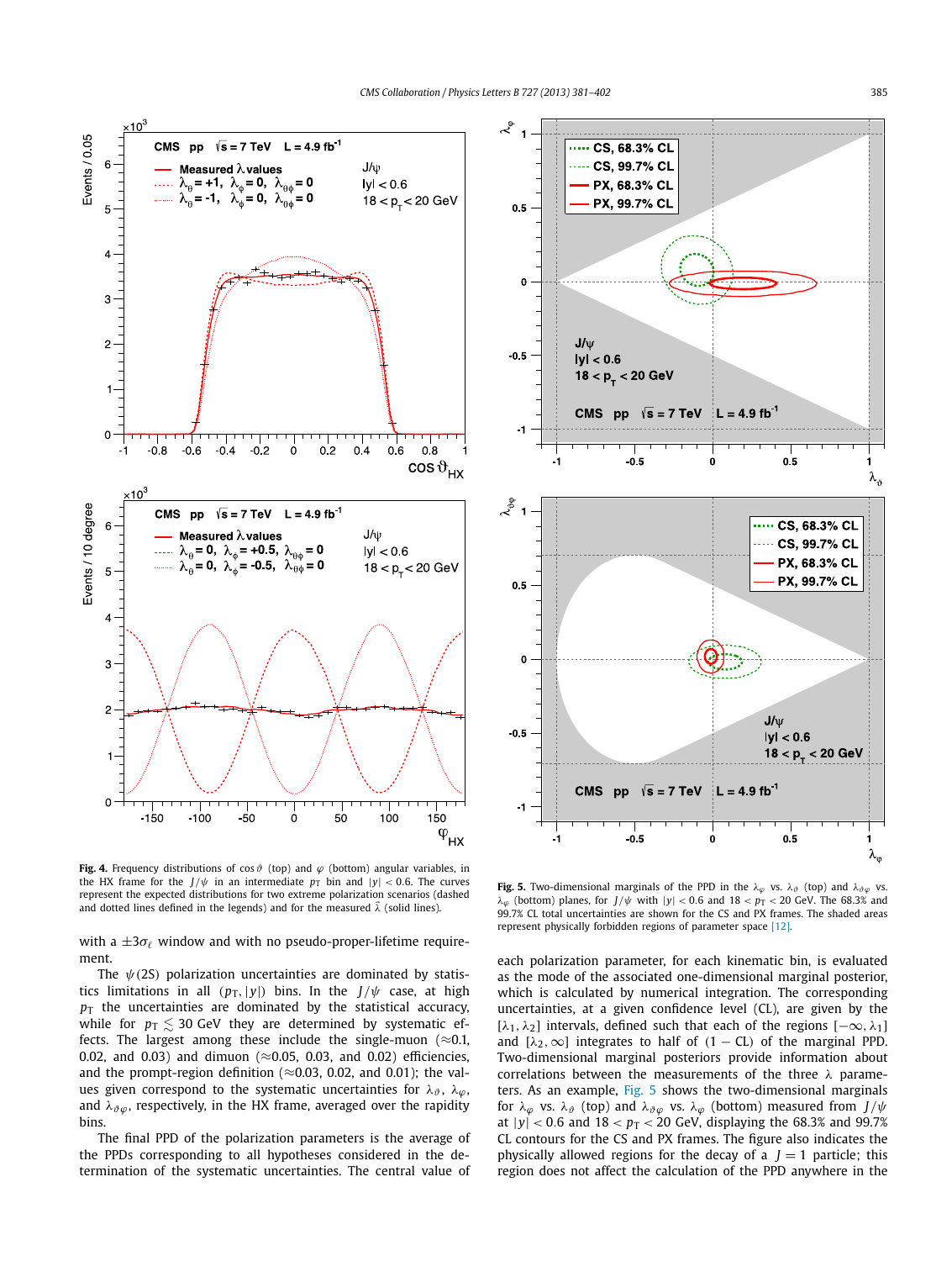

Fig. 6. Polarization parameters  $\lambda_{\vartheta}$ ,  $\lambda_{\vartheta}$ , and  $\lambda_{\vartheta\vartheta}$  measured in the HX frame for prompt  $J/\psi$  (left) and  $\psi$ (2S) (right) mesons, as a function of  $p_T$  and for several |y| bins. The error bars represent total uncertainties (at 68.3% CL). The curves in the top two panels represent calculations of *λϑ* from NLO NRQCD [\[26\],](#page-6-0) the dashed lines illustrating their uncertainties.



Fig. 7. Values of the frame-independent parameter  $\tilde{\lambda}$  for the  $J/\psi$  (left) and  $\psi$ (2S) (right) measured in the CS, HX, and PX frames, as a function of  $p_T$  and for  $|y|$  < 0.6. The error bars represent total uncertainties (at 68.3% CL).

analysis. For visibility reasons, the HX curves are not shown; in the phase space of this analysis (mid-rapidity and relatively high  $p<sub>T</sub>$ ), the HX and PX frames are almost identical.

#### **4. Results**

The frame-dependent *λ* parameters measured in the HX frame are presented, for both charmonia, in Fig. 6, as a function of  $p_T$ and |*y*|. The average values of  $p<sub>T</sub>$  and |*y*| are given in the supplemental material. The solid curves in the top two panels of Fig. 6 represent next-to-leading order (NLO) NRQCD calculations [\[26\]](#page-6-0) of the  $\lambda_{\vartheta}$  parameter for prompt *J*/ $\psi$  and  $\psi$ (2S) mesons as a function of  $p_T$  for  $|y| < 2.4$ . The dashed lines give an estimate of the uncertainties in the theoretical predictions. The measured values of *λϑ* are in clear disagreement with these NLO NRQCD calculations. Fig. 7 displays the frame-invariant parameter,  $\tilde{\lambda}$ , measured in the CS, HX, and PX frames, for the rapidity range  $|y| < 0.6$ . The three sets of  $\tilde{\lambda}$  measurements are in good agreement, as required in the absence of unaddressed systematic effects; the same consistency is also observed in the other rapidity bins. All the results for  $\lambda_{\vartheta}$ ,  $\lambda_{\varphi}$ ,  $λ_{\vartheta\varphi}$ , and  $\tilde{\lambda}$ , for the two  $\psi$ (*n*S) states and in the three frames considered in this analysis, including the total 68.3%, 95.5%, and 99.7% CL uncertainties and the 68.3% CL statistical uncertainties, are tabulated in the supplemental material.

None of the three polarization frames shows large polarizations, excluding the possibility that a significant polarization could remain undetected because of smearing effects induced by inappropriate frame choices [\[8\].](#page-6-0) While a small prompt *J/ψ* polarization can be interpreted as reflecting a mixture of directly produced mesons with those produced in the decays of heavier (P-wave) charmonium states, this explanation cannot apply to the  $\psi(2S)$ state, unaffected by feed-down decays from heavier charmonia.

#### **5. Summary**

In summary, the polarizations of prompt  $J/\psi$  and  $\psi$ (2S) mesons produced in pp collisions at  $\sqrt{s}$  = 7 TeV have been determined as a function of the  $\psi$ (*n*S)  $p_T$  in two or three rapidity ranges, extending well beyond the domains probed by previous experiments, and in three different polarization frames, using both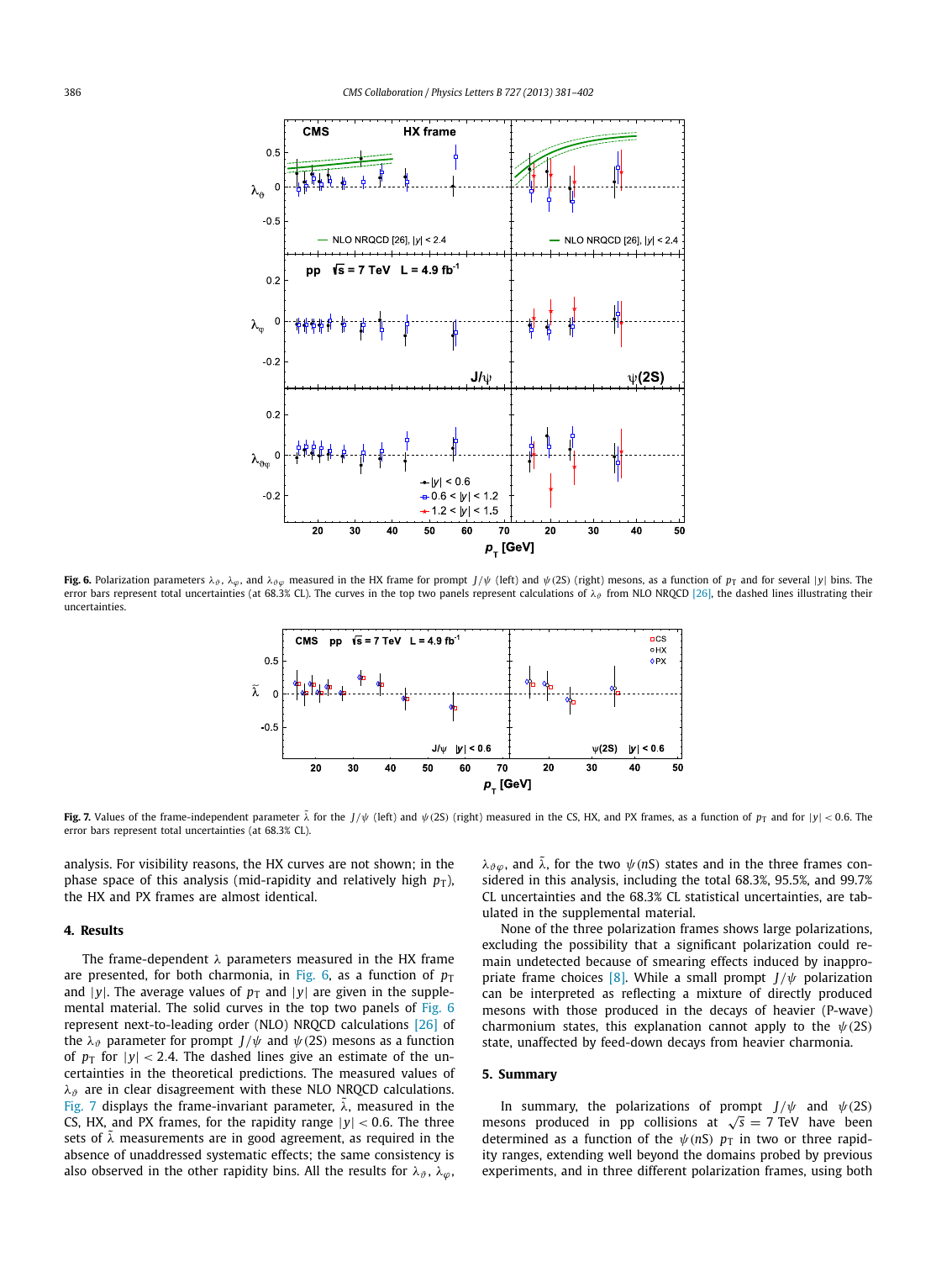<span id="page-6-0"></span>frame-dependent and frame-independent parameters. All the measured *λ* parameters are close to zero, excluding large polarizations in the explored kinematic regions. These results are in clear disagreement with existing NLO NRQCD calculations [26–28] and provide a good basis for significant improvements in the understanding of quarkonium production in high-energy hadron collisions.

#### **Acknowledgements**

We congratulate our colleagues in the CERN accelerator departments for the excellent performance of the LHC and thank the technical and administrative staffs at CERN and at other CMS institutes for their contributions to the success of the CMS effort. In addition, we gratefully acknowledge the computing centres and personnel of the Worldwide LHC Computing Grid for delivering so effectively the computing infrastructure essential to our analyses. Finally, we acknowledge the enduring support for the construction and operation of the LHC and the CMS detector provided by the following funding agencies: BMWF and FWF (Austria); FNRS and FWO (Belgium); CNPq, CAPES, FAPERJ, and FAPESP (Brazil); MEYS (Bulgaria); CERN; CAS, MoST, and NSFC (China); COLCIENCIAS (Colombia); MSES (Croatia); RPF (Cyprus); MoER, SF0690030s09 and ERDF (Estonia); Academy of Finland, MEC, and HIP (Finland); CEA and CNRS/IN2P3 (France); BMBF, DFG, and HGF (Germany); GSRT (Greece); OTKA and NKTH (Hungary); DAE and DST (India); IPM (Iran); SFI (Ireland); INFN (Italy); NRF and WCU (Republic of Korea); LAS (Lithuania); CINVESTAV, CONACYT, SEP, and UASLP-FAI (Mexico); MSI (New Zealand); PAEC (Pakistan); MSHE and NSC (Poland); FCT (Portugal); JINR (Armenia, Belarus, Georgia, Ukraine, Uzbekistan); MON, RosAtom, RAS and RFBR (Russia); MSTD (Serbia); SEIDI and CPAN (Spain); Swiss Funding Agencies (Switzerland); NSC (Taipei); ThEPCenter, IPST and NSTDA (Thailand); TUBITAK and TAEK (Turkey); NASU (Ukraine); STFC (United Kingdom); DOE and NSF (USA). Individuals have received support from the Marie-Curie programme and the European Research Council and EPLANET (European Union); the Leventis Foundation; the A.P. Sloan Foundation; the Alexander von Humboldt Foundation; the Belgian Federal Science Policy Office; the Fonds pour la Formation à la Recherche dans l'Industrie et dans l'Agriculture (FRIA-Belgium); the Agentschap voor Innovatie door Wetenschap en Technologie (IWT-Belgium); the Ministry of Education, Youth and Sports (MEYS) of Czech Republic; the Council of Science and Industrial Research, India; the Compagnia di San Paolo (Torino); the HOMING PLUS programme of Foundation for Polish Science, cofinanced by EU, Regional Development Fund; and the Thalis and Aristeia programmes cofinanced by EU-ESF and the Greek NSRF.

#### **Open access**

This article is published Open Access at [sciencedirect.com.](http://www.sciencedirect.com) It is distributed under the terms of the Creative Commons Attribution License 3.0, which permits unrestricted use, distribution, and reproduction in any medium, provided the original authors and source are credited.

#### **Appendix A. Supplementary material**

Supplementary material related to this article can be found online at <http://dx.doi.org/10.1016/j.physletb.2013.10.055>.

#### **References**

[1] N. Brambilla, et al., Heavy quarkonium: progress, puzzles, and opportunities, Eur. Phys. J. C 71 (2011) 1534, [http://dx.doi.org/10.1140/epjc/](http://dx.doi.org/10.1140/epjc/s10052-010-1534-9) [s10052-010-1534-9,](http://dx.doi.org/10.1140/epjc/s10052-010-1534-9) arXiv:1010.5827.

- [2] G.T. Bodwin, E. Braaten, G.P. Lepage, Rigorous QCD analysis of inclusive annihilation and production of heavy quarkonium, Phys. Rev. D 51 (1995) 1125, arXiv:hep-ph/9407339, <http://dx.doi.org/10.1103/PhysRevD.55.5853>.
- [3] J.-P. Lansberg, On the mechanisms of heavy-quarkonium hadroproduction, Eur. Phys. J. C 61 (2009) 693, <http://dx.doi.org/10.1140/epjc/s10052-008-0826-9>, arXiv:0811.4005.
- [4] M. Beneke, M. Kramer, Direct *J*/ $\psi$  and  $\psi'$  polarization and cross-sections at the Tevatron, Phys. Rev. D 55 (1997) 5269, arXiv:hep-ph/9611218, [http://dx.doi.org/](http://dx.doi.org/10.1103/PhysRevD.55.5269) [10.1103/PhysRevD.55.5269](http://dx.doi.org/10.1103/PhysRevD.55.5269).
- [5] A.K. Leibovich,  $ψ'$  polarization due to color-octet quarkonia production, Phys. Rev. D 56 (1997) 4412, arXiv:hep-ph/9610381, [http://dx.doi.org/](http://dx.doi.org/10.1103/PhysRevD.56.4412) [10.1103/PhysRevD.56.4412](http://dx.doi.org/10.1103/PhysRevD.56.4412).
- [6] E. Braaten, B.A. Kniehl, J. Lee, Polarization of prompt J*/ψ* at the Fermilab Tevatron, Phys. Rev. D 62 (2000) 094005, arXiv:hep-ph/9911436, [http://dx.doi.](http://dx.doi.org/10.1103/PhysRevD.62.094005) [org/10.1103/PhysRevD.62.094005](http://dx.doi.org/10.1103/PhysRevD.62.094005).
- [7] A. Abulencia, et al., CDF Collaboration, Polarization of J*/ψ* and *ψ(*2S*)* mesons produced in *pp* collisions at  $\sqrt{s}$  = 1.96 TeV, Phys. Rev. Lett. 99 (2007) 132001, arXiv:0704.0638, [http://dx.doi.org/10.1103/PhysRevLett.99.132001.](http://dx.doi.org/10.1103/PhysRevLett.99.132001)
- [8] P. Faccioli, C. Lourenço, J. Seixas, H.K. Wöhri, Towards the experimental clarification of quarkonium polarization, Eur. Phys. J. C 69 (2010) 657, <http://dx.doi.org/10.1140/epjc/s10052-010-1420-5>, arXiv:1006.2738.
- [9] P. Faccioli, C. Lourenço, J. Seixas, H.K. Wöhri, J*/ψ* polarization from fixedtarget to collider energies, Phys. Rev. Lett. 102 (2009) 151802, arXiv:0902. 4462, <http://dx.doi.org/10.1103/PhysRevLett.102.151802>.
- [10] P. Faccioli, C. Lourenço, J. Seixas, Rotation-invariant relations in vector meson decays into fermion pairs, Phys. Rev. Lett. 105 (2010) 061601, arXiv:1005. 2601, <http://dx.doi.org/10.1103/PhysRevLett.105.061601>.
- [11] P. Faccioli, C. Lourenço, J. Seixas, New approach to quarkonium polarization studies, Phys. Rev. D 81 (2010) 111502(R), arXiv:1005.2855, [http://dx.doi.org/](http://dx.doi.org/10.1103/PhysRevD.81.111502) [10.1103/PhysRevD.81.111502.](http://dx.doi.org/10.1103/PhysRevD.81.111502)
- [12] P. Faccioli, C. Lourenço, J. Seixas, H.K. Wöhri, Model-independent constraints on the shape parameters of dilepton angular distributions, Phys. Rev. D 83 (2011) 056008, arXiv:1102.3946, <http://dx.doi.org/10.1103/PhysRevD.83.056008>.
- [13] T. Aaltonen, et al., CDF Collaboration, Measurements of angular distributions of muons from *Υ* meson decays in  $p\bar{p}$  collisions at  $\sqrt{s} = 1.96$  TeV, Phys. Rev. Lett. 108 (2012) 151802, arXiv:1112.1591, [http://dx.doi.org/10.1103/](http://dx.doi.org/10.1103/PhysRevLett.108.151802) [PhysRevLett.108.151802.](http://dx.doi.org/10.1103/PhysRevLett.108.151802)
- [14] S.P. Baranov, A.V. Lipatov, N.P. Zotov, Prompt J*/ψ* production at LHC: new evidence for the  $k_T$ -factorization, Phys. Rev. D 85 (2012) 014034, arXiv:1108. 2856, [http://dx.doi.org/10.1103/PhysRevD.85.014034.](http://dx.doi.org/10.1103/PhysRevD.85.014034)
- [15] CMS Collaboration, Measurement of the *Υ (*1S*)*, *Υ (*2S*)*, and *Υ (*3S*)* polarizations in pp collisions at  $\sqrt{s} = 7$  TeV, Phys. Rev. Lett. 110 (2013) 081802, arXiv:1209.2922, <http://dx.doi.org/10.1103/PhysRevLett.110.081802>.
- [16] ALICE Collaboration, J/ $\psi$  polarization in *pp* collisions at  $\sqrt{s} = 7$  TeV, Phys. Rev. Lett. 108 (2012) 082001, arXiv:1111.1630, [http://dx.doi.org/10.1103/](http://dx.doi.org/10.1103/PhysRevLett.108.082001) [PhysRevLett.108.082001](http://dx.doi.org/10.1103/PhysRevLett.108.082001).
- [17] LHCb Collaboration, Measurement of J/ $\psi$  polarization in *pp* collisions at  $\sqrt{s}$  = 7 TeV, arXiv:1307.6379, 2013, <http://www.arxiv.org/abs/1307.6379>.
- [18] P. Faccioli, C. Lourenço, J. Seixas, H.K. Wöhri, Study of *ψ* and *χ*<sup>c</sup> decays as feed-down sources of J*/ψ* hadro-production, J. High Energy Phys. 0810 (2008) 004, [http://dx.doi.org/10.1088/1126-6708/2008/10/004,](http://dx.doi.org/10.1088/1126-6708/2008/10/004) arXiv:0809.2153.
- [19] J.C. Collins, D.E. Soper, Angular distribution of dileptons in high-energy hadron collisions, Phys. Rev. D 16 (1977) 2219, [http://dx.doi.org/10.1103/](http://dx.doi.org/10.1103/PhysRevD.16.2219) [PhysRevD.16.2219.](http://dx.doi.org/10.1103/PhysRevD.16.2219)
- [20] E. Braaten, D. Kang, J. Lee, C. Yu, Optimal spin quantization axes for the polarization of dileptons with large transverse momentum, Phys. Rev. D 79 (2009) 014025, arXiv:0810.4506, <http://dx.doi.org/10.1103/PhysRevD.79.014025>.
- [21] CMS Collaboration, The CMS experiment at the CERN LHC, J. Instrum. 03 (2008) S08004, <http://dx.doi.org/10.1088/1748-0221/3/08/S08004>.
- [22] CMS Collaboration, Measurements of inclusive W and Z cross sections in pp collisions at  $\sqrt{s}$  = 7 TeV, J. High Energy Phys. 1101 (2011) 080, arXiv: 1012.2466, [http://dx.doi.org/10.1007/JHEP01\(2011\)080.](http://dx.doi.org/10.1007/JHEP01(2011)080)
- [23] M.J. Oreglia, A study of the reactions  $\psi' \rightarrow \gamma \gamma \psi$ , PhD thesis, Stanford University, 1980, [http://www.slac.stanford.edu/pubs/slacreports/slac-r-236.html,](http://www.slac.stanford.edu/pubs/slacreports/slac-r-236.html) SLAC Report SLAC-R-236.
- [24] Particle Data Group, J. Beringer, et al., Review of particle physics, Phys. Rev. D 86 (2012) 010001, <http://dx.doi.org/10.1103/PhysRevD.86.010001>.
- [25] CMS Collaboration, Prompt and non-prompt J*/ψ* production in *pp* collisions at  $\sqrt{s}$  = 7 TeV, Eur. Phys. J. C 71 (2011) 1575, [http://dx.doi.org/10.1140/epjc/](http://dx.doi.org/10.1140/epjc/s10052-011-1575-8) [s10052-011-1575-8,](http://dx.doi.org/10.1140/epjc/s10052-011-1575-8) arXiv:1011.4193.
- [26] B. Gong, L.-P. Wan, J.-X. Wang, H.-F. Zhang, Polarization for prompt J*/ψ*, *ψ(*2*S)* production at the Tevatron and LHC, Phys. Rev. Lett. 110 (2013) 042002, arXiv:1205.6682, <http://dx.doi.org/10.1103/PhysRevLett.110.042002>.
- [27] M. Butenschoen, B.A. Kniehl, J*/ψ* polarization at Tevatron and LHC: Nonrelativistic-QCD factorization at the crossroads, Phys. Rev. Lett. 108 (2012) 172002, arXiv:1201.1872, [http://dx.doi.org/10.1103/PhysRevLett.108.172002.](http://dx.doi.org/10.1103/PhysRevLett.108.172002)
- [28] K.-T. Chao, Y.-Q. Ma, H.-S. Shao, K. Wang, Y.-J. Zhang, J*/ψ* polarization at hadron colliders in nonrelativistic QCD, Phys. Rev. Lett. 108 (2012) 242004, arXiv:1201.2675, [http://dx.doi.org/10.1103/PhysRevLett.108.242004.](http://dx.doi.org/10.1103/PhysRevLett.108.242004)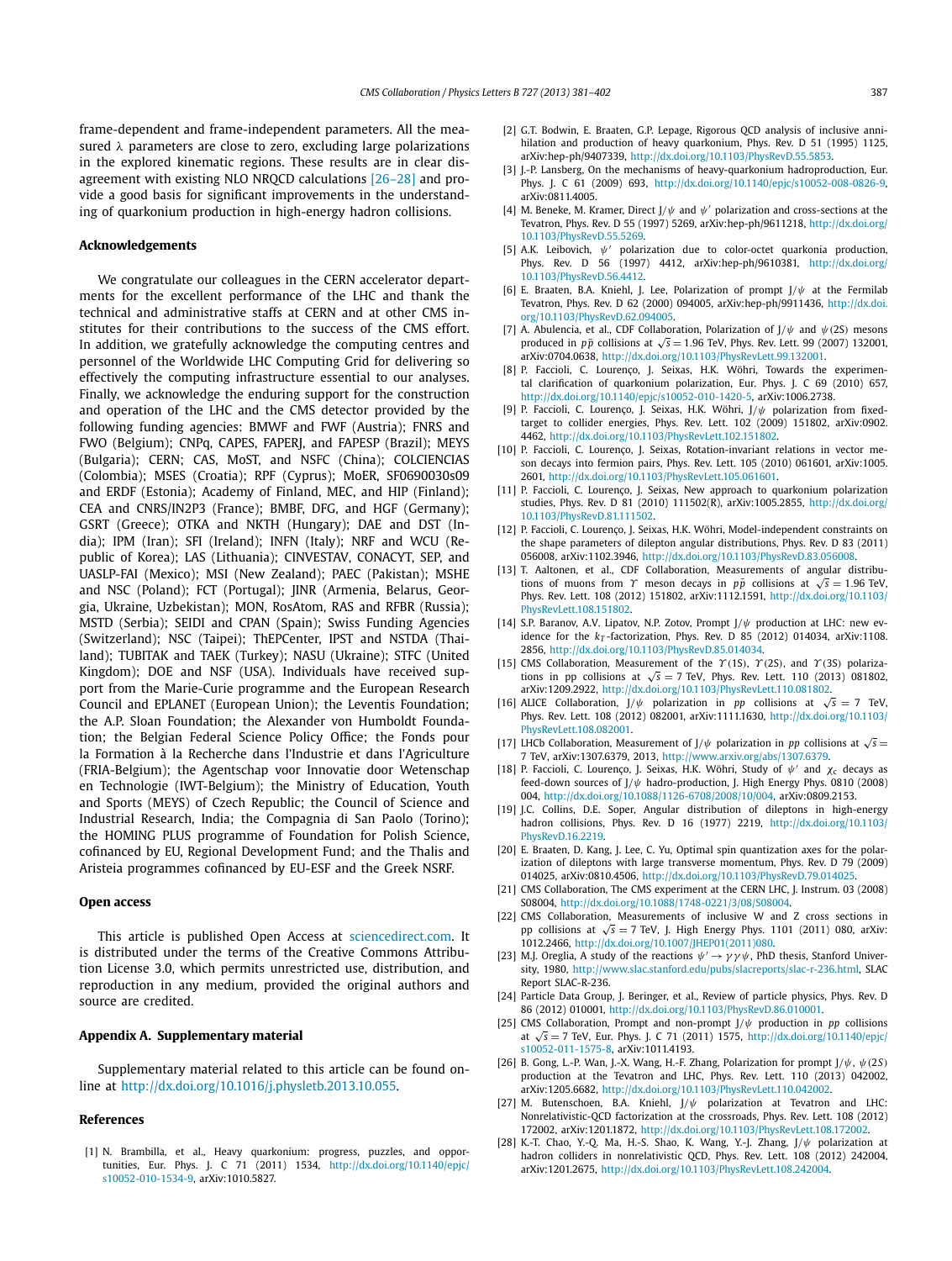#### <span id="page-7-0"></span>**CMS Collaboration**

#### S. Chatrchyan, V. Khachatryan, A.M. Sirunyan, A. Tumasyan

*Yerevan Physics Institute, Yerevan, Armenia*

W. Adam, T. Bergauer, M. Dragicevic, J. Erö, C. Fabjan<sup>[1](#page-20-0)</sup>, M. Friedl, R. Frühwirth<sup>1</sup>, V.M. Ghete, N. Hörmann, J. Hrubec, M. Jeitler <sup>1</sup>, W. Kiesenhofer, V. Knünz, M. Krammer <sup>1</sup>, I. Krätschmer, D. Liko, I. Mikulec, D. Rabady [2,](#page-20-0) B. Rahbaran, C. Rohringer, H. Rohringer, R. Schöfbeck, J. Strauss, A. Taurok, W. Treberer-Treberspurg, W. Waltenberger, C.-E. Wulz  $<sup>1</sup>$  $<sup>1</sup>$  $<sup>1</sup>$ </sup>

*Institut für Hochenergiephysik der OeAW, Wien, Austria*

#### V. Mossolov, N. Shumeiko, J. Suarez Gonzalez

*National Centre for Particle and High Energy Physics, Minsk, Belarus*

S. Alderweireldt, M. Bansal, S. Bansal, T. Cornelis, E.A. De Wolf, X. Janssen, A. Knutsson, S. Luyckx, L. Mucibello, S. Ochesanu, B. Roland, R. Rougny, Z. Staykova, H. Van Haevermaet, P. Van Mechelen, N. Van Remortel, A. Van Spilbeeck

*Universiteit Antwerpen, Antwerpen, Belgium*

F. Blekman, S. Blyweert, J. D'Hondt, A. Kalogeropoulos, J. Keaveney, M. Maes, A. Olbrechts, S. Tavernier, W. Van Doninck, P. Van Mulders, G.P. Van Onsem, I. Villella

*Vrije Universiteit Brussel, Brussel, Belgium*

C. Caillol, B. Clerbaux, G. De Lentdecker, L. Favart, A.P.R. Gay, T. Hreus, A. Léonard, P.E. Marage, A. Mohammadi, L. Perniè, T. Reis, T. Seva, L. Thomas, C. Vander Velde, P. Vanlaer, J. Wang

*Université Libre de Bruxelles, Bruxelles, Belgium*

V. Adler, K. Beernaert, L. Benucci, A. Cimmino, S. Costantini, S. Dildick, G. Garcia, B. Klein, J. Lellouch, A. Marinov, J. Mccartin, A.A. Ocampo Rios, D. Ryckbosch, M. Sigamani, N. Strobbe, F. Thyssen, M. Tytgat, S. Walsh, E. Yazgan, N. Zaganidis

*Ghent University, Ghent, Belgium*

S. Basegmez, C. Beluffi<sup>3</sup>, G. Bruno, R. Castello, A. Caudron, L. Ceard, G.G. Da Silveira, C. Delaere, T. du Pree, D. Favart, L. Forthomme, A. Giammanco<sup>[4](#page-20-0)</sup>, J. Hollar, P. Jez, V. Lemaitre, J. Liao, O. Militaru, C. Nuttens, D. Pagano, A. Pin, K. Piotrzkowski, A. Popov [5,](#page-20-0) M. Selvaggi, J.M. Vizan Garcia

*Université Catholique de Louvain, Louvain-la-Neuve, Belgium*

N. Beliy, T. Caebergs, E. Daubie, G.H. Hammad

*Université de Mons, Mons, Belgium*

G.A. Alves, M. Correa Martins Junior, T. Martins, M.E. Pol, M.H.G. Souza

*Centro Brasileiro de Pesquisas Fisicas, Rio de Janeiro, Brazil*

W.L. Aldá Júnior, W. Carvalho, J. Chinellato<sup>6</sup>, A. Custódio, E.M. Da Costa, D. De Jesus Damiao, C. De Oliveira Martins, S. Fonseca De Souza, H. Malbouisson, M. Malek, D. Matos Figueiredo, L. Mundim, H. Nogima, W.L. Prado Da Silva, A. Santoro, A. Sznajder, E.J. Tonelli Manganote<sup>6</sup>, A. Vilela Pereira

*Universidade do Estado do Rio de Janeiro, Rio de Janeiro, Brazil*

C.A. Bernardes <sup>b</sup>, F.A. Dias <sup>a, 7</sup>, T.R. Fernandez Perez Tomei<sup>a</sup>, E.M. Gregores <sup>b</sup>, C. Lagana<sup>a</sup>, P.G. Mercadante <sup>b</sup>, S.F. Novaes<sup>a</sup>, Sandra S. Padula<sup>a</sup>

<sup>a</sup> *Universidade Estadual Paulista, São Paulo, Brazil*

<sup>b</sup> *Universidade Federal do ABC, São Paulo, Brazil*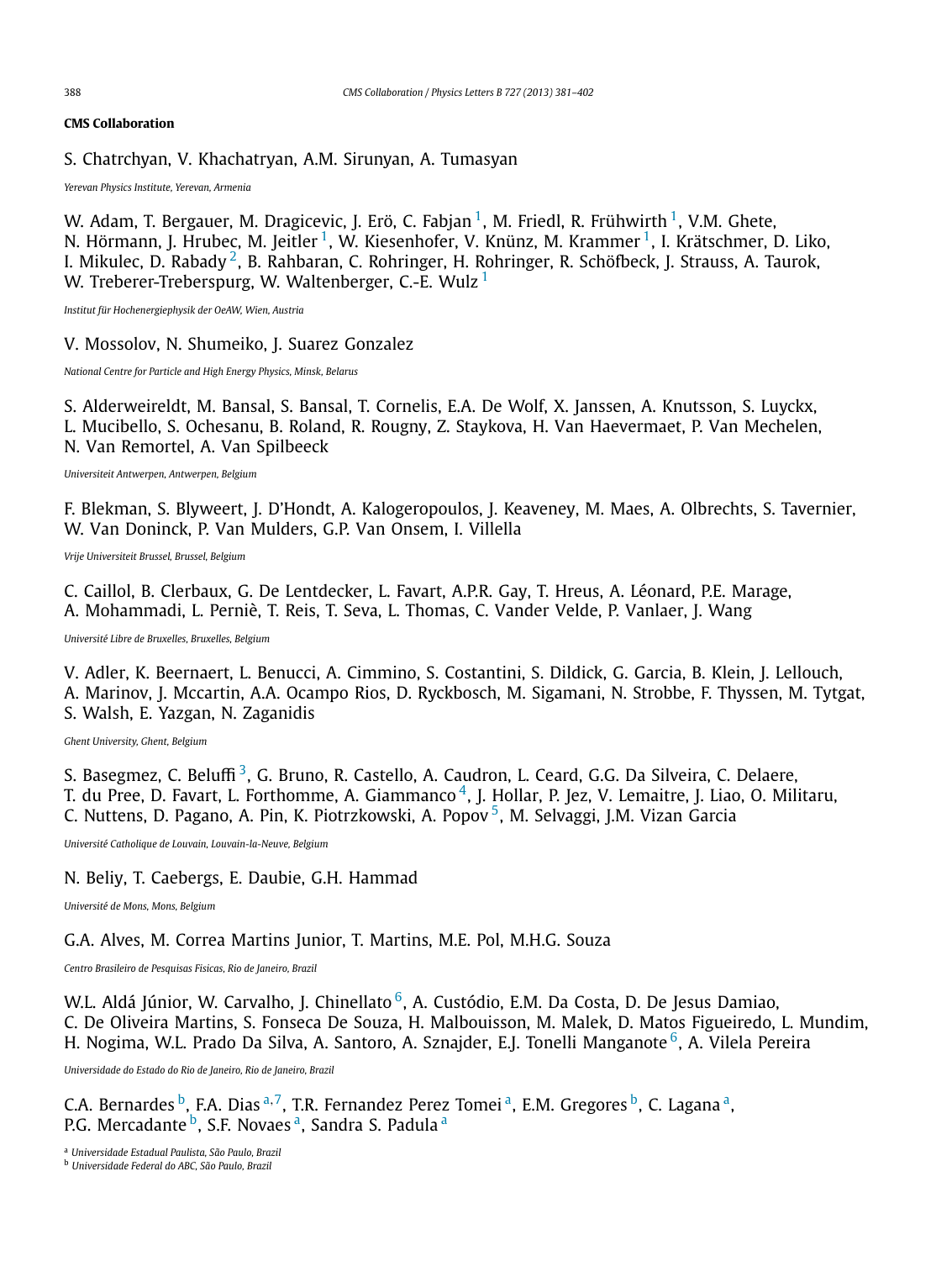### V. Genchev [2,](#page-20-0) P. Iaydjiev [2,](#page-20-0) S. Piperov, M. Rodozov, G. Sultanov, M. Vutova

*Institute for Nuclear Research and Nuclear Energy, Sofia, Bulgaria*

A. Dimitrov, R. Hadjiiska, V. Kozhuharov, L. Litov, B. Pavlov, P. Petkov

*University of Sofia, Sofia, Bulgaria*

J.G. Bian, G.M. Chen, H.S. Chen, C.H. Jiang, D. Liang, S. Liang, X. Meng, J. Tao, X. Wang, Z. Wang, H. Xiao *Institute of High Energy Physics, Beijing, China*

C. Asawatangtrakuldee, Y. Ban, Y. Guo, W. Li, S. Liu, Y. Mao, S.J. Qian, H. Teng, D. Wang, L. Zhang, W. Zou *State Key Laboratory of Nuclear Physics and Technology, Peking University, Beijing, China*

C. Avila, C.A. Carrillo Montoya, L.F. Chaparro Sierra, J.P. Gomez, B. Gomez Moreno, J.C. Sanabria

*Universidad de Los Andes, Bogota, Colombia*

N. Godinovic, D. Lelas, R. Plestina<sup>8</sup>, D. Polic, I. Puljak

*Technical University of Split, Split, Croatia*

Z. Antunovic, M. Kovac

*University of Split, Split, Croatia*

V. Brigljevic, K. Kadija, J. Luetic, D. Mekterovic, S. Morovic, L. Tikvica

*Institute Rudjer Boskovic, Zagreb, Croatia*

A. Attikis, G. Mavromanolakis, J. Mousa, C. Nicolaou, F. Ptochos, P.A. Razis

*University of Cyprus, Nicosia, Cyprus*

M. Finger, M. Finger Jr.

*Charles University, Prague, Czech Republic*

### Y. Assran [9,](#page-20-0) S. Elgammal [10,](#page-20-0) A. Ellithi Kamel [11,](#page-20-0) A.M. Kuotb Awad [12,](#page-20-0) M.A. Mahmoud [12,](#page-20-0) A. Radi [13](#page-20-0)*,*[14](#page-20-0)

*Academy of Scientific Research and Technology of the Arab Republic of Egypt, Egyptian Network of High Energy Physics, Cairo, Egypt*

M. Kadastik, M. Müntel, M. Murumaa, M. Raidal, L. Rebane, A. Tiko

*National Institute of Chemical Physics and Biophysics, Tallinn, Estonia*

### P. Eerola, G. Fedi, M. Voutilainen

*Department of Physics, University of Helsinki, Helsinki, Finland*

J. Härkönen, V. Karimäki, R. Kinnunen, M.J. Kortelainen, T. Lampén, K. Lassila-Perini, S. Lehti, T. Lindén, P. Luukka, T. Mäenpää, T. Peltola, E. Tuominen, J. Tuominiemi, E. Tuovinen, L. Wendland

*Helsinki Institute of Physics, Helsinki, Finland*

#### T. Tuuva

*Lappeenranta University of Technology, Lappeenranta, Finland*

M. Besancon, F. Couderc, M. Dejardin, D. Denegri, B. Fabbro, J.L. Faure, F. Ferri, S. Ganjour, A. Givernaud, P. Gras, G. Hamel de Monchenault, P. Jarry, E. Locci, J. Malcles, L. Millischer, A. Nayak, J. Rander, A. Rosowsky, M. Titov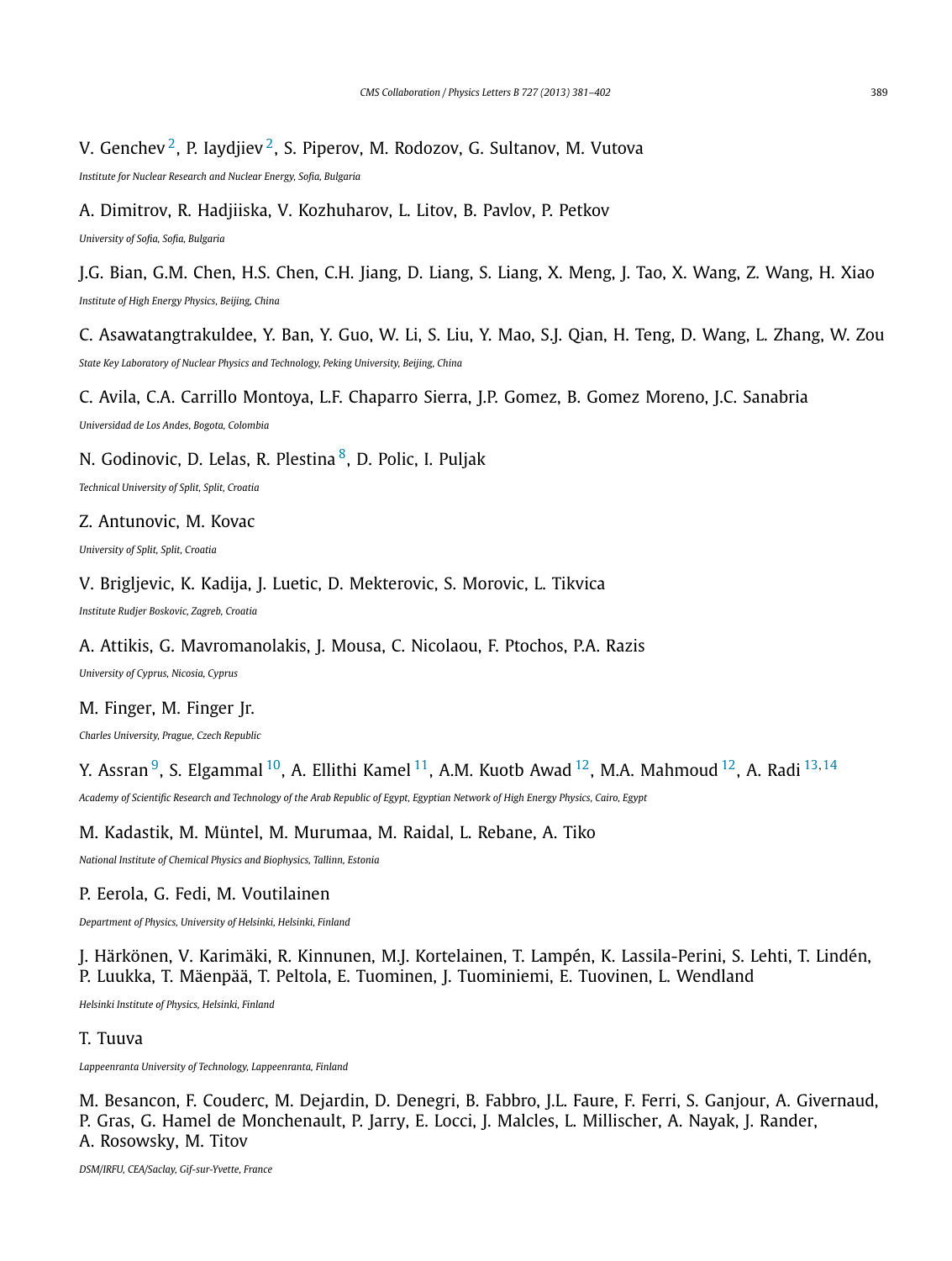S. Baffioni, F. Beaudette, L. Benhabib, M. Bluj <sup>15</sup>, P. Busson, C. Charlot, N. Daci, T. Dahms, M. Dalchenko, L. Dobrzynski, A. Florent, R. Granier de Cassagnac, M. Haguenauer, P. Miné, C. Mironov, I.N. Naranjo, M. Nguyen, C. Ochando, P. Paganini, D. Sabes, R. Salerno, Y. Sirois, C. Veelken, A. Zabi

*Laboratoire Leprince-Ringuet, Ecole Polytechnique, IN2P3–CNRS, Palaiseau, France*

J.-L. Agram <sup>[16](#page-20-0)</sup>, J. Andrea, D. Bloch, J.-M. Brom, E.C. Chabert, C. Collard, E. Conte <sup>16</sup>, F. Drouhin <sup>16</sup>, J.-C. Fontaine <sup>16</sup>, D. Gelé, U. Goerlach, C. Goetzmann, P. Juillot, A.-C. Le Bihan, P. Van Hove

*Institut Pluridisciplinaire Hubert Curien, Université de Strasbourg, Université de Haute Alsace Mulhouse, CNRS/IN2P3, Strasbourg, France*

### S. Gadrat

*Centre de Calcul de l'Institut National de Physique Nucleaire et de Physique des Particules, CNRS/IN2P3, Villeurbanne, France*

S. Beauceron, N. Beaupere, G. Boudoul, S. Brochet, J. Chasserat, R. Chierici, D. Contardo, P. Depasse, H. El Mamouni, J. Fay, S. Gascon, M. Gouzevitch, B. Ille, T. Kurca, M. Lethuillier, L. Mirabito, S. Perries, L. Sgandurra, V. Sordini, M. Vander Donckt, P. Verdier, S. Viret

*Université de Lyon, Université Claude Bernard Lyon 1, CNRS–IN2P3, Institut de Physique Nucléaire de Lyon, Villeurbanne, France*

### Z. Tsamalaidze<sup>[17](#page-20-0)</sup>

*Institute of High Energy Physics and Informatization, Tbilisi State University, Tbilisi, Georgia*

C. Autermann, S. Beranek, B. Calpas, M. Edelhoff, L. Feld, N. Heracleous, O. Hindrichs, K. Klein, A. Ostapchuk, A. Perieanu, F. Raupach, J. Sammet, S. Schael, D. Sprenger, H. Weber, B. Wittmer, V. Zhukov<sup>[5](#page-20-0)</sup>

*RWTH Aachen University, I. Physikalisches Institut, Aachen, Germany*

M. Ata, J. Caudron, E. Dietz-Laursonn, D. Duchardt, M. Erdmann, R. Fischer, A. Güth, T. Hebbeker, C. Heidemann, K. Hoepfner, D. Klingebiel, S. Knutzen, P. Kreuzer, M. Merschmeyer, A. Meyer, M. Olschewski, K. Padeken, P. Papacz, H. Pieta, H. Reithler, S.A. Schmitz, L. Sonnenschein, J. Steggemann, D. Teyssier, S. Thüer, M. Weber

*RWTH Aachen University, III. Physikalisches Institut A, Aachen, Germany*

V. Cherepanov, Y. Erdogan, G. Flügge, H. Geenen, M. Geisler, W. Haj Ahmad, F. Hoehle, B. Kargoll, T. Kress, Y. Kuessel, J. Lingemann<sup>2</sup>, A. Nowack, I.M. Nugent, L. Perchalla, O. Pooth, A. Stahl

*RWTH Aachen University, III. Physikalisches Institut B, Aachen, Germany*

I. Asin, N. Bartosik, J. Behr, W. Behrenhoff, U. Behrens, A.J. Bell, M. Bergholz [18](#page-20-0), A. Bethani, K. Borras, A. Burgmeier, A. Cakir, L. Calligaris, A. Campbell, S. Choudhury, F. Costanza, C. Diez Pardos, S. Dooling, T. Dorland, G. Eckerlin, D. Eckstein, G. Flucke, A. Geiser, I. Glushkov, A. Grebenyuk, P. Gunnellini, S. Habib, J. Hauk, G. Hellwig, D. Horton, H. Jung, M. Kasemann, P. Katsas, C. Kleinwort, H. Kluge, M. Krämer, D. Krücker, E. Kuznetsova, W. Lange, J. Leonard, K. Lipka, W. Lohmann [18,](#page-20-0) B. Lutz, R. Mankel, I. Marfin, I.-A. Melzer-Pellmann, A.B. Meyer, J. Mnich, A. Mussgiller, S. Naumann-Emme, O. Novgorodova, F. Nowak, J. Olzem, H. Perrey, A. Petrukhin, D. Pitzl, R. Placakyte, A. Raspereza, P.M. Ribeiro Cipriano, C. Riedl, E. Ron, M.Ö. Sahin, J. Salfeld-Nebgen, R. Schmidt [18,](#page-20-0) T. Schoerner-Sadenius, N. Sen, M. Stein, R. Walsh, C. Wissing

*Deutsches Elektronen-Synchrotron, Hamburg, Germany*

M. Aldaya Martin, V. Blobel, H. Enderle, J. Erfle, E. Garutti, U. Gebbert, M. Görner, M. Gosselink, J. Haller, K. Heine, R.S. Höing, G. Kaussen, H. Kirschenmann, R. Klanner, R. Kogler, J. Lange, I. Marchesini, T. Peiffer, N. Pietsch, D. Rathjens, C. Sander, H. Schettler, P. Schleper, E. Schlieckau, A. Schmidt, M. Schröder, T. Schum, M. Seidel, J. Sibille <sup>19</sup>, V. Sola, H. Stadie, G. Steinbrück, J. Thomsen, D. Troendle,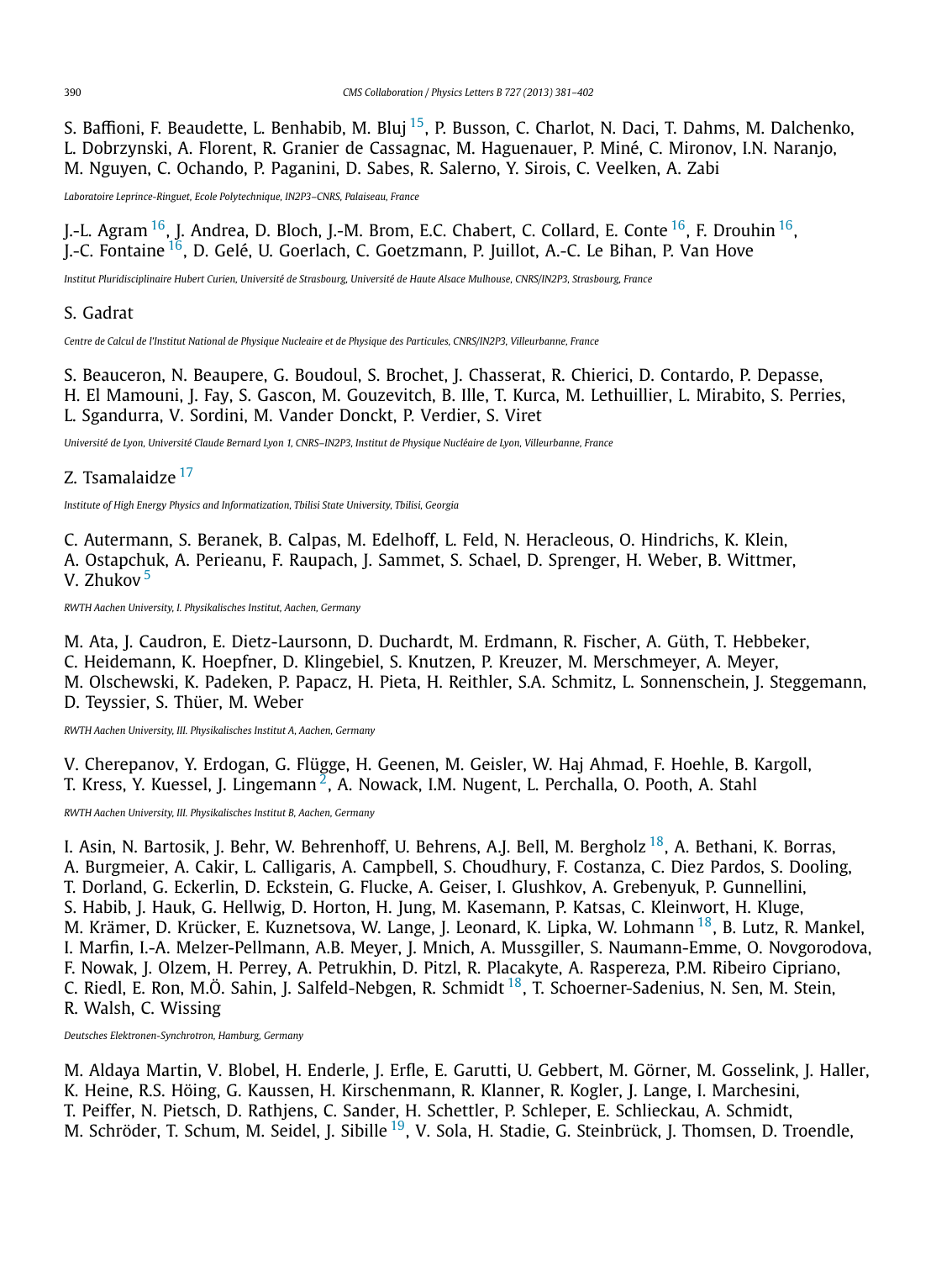#### E. Usai, L. Vanelderen

*University of Hamburg, Hamburg, Germany*

C. Barth, C. Baus, J. Berger, C. Böser, E. Butz, T. Chwalek, W. De Boer, A. Descroix, A. Dierlamm, M. Feindt, M. Guthoff<sup>2</sup>, F. Hartmann<sup>2</sup>, T. Hauth<sup>2</sup>, H. Held, K.H. Hoffmann, U. Husemann, I. Katkov<sup>5</sup>, J.R. Komaragiri, A. Kornmayer [2,](#page-20-0) P. Lobelle Pardo, D. Martschei, Th. Müller, M. Niegel, A. Nürnberg, O. Oberst, J. Ott, G. Quast, K. Rabbertz, F. Ratnikov, S. Röcker, F.-P. Schilling, G. Schott, H.J. Simonis, F.M. Stober, R. Ulrich, J. Wagner-Kuhr, S. Wayand, T. Weiler, M. Zeise

*Institut für Experimentelle Kernphysik, Karlsruhe, Germany*

G. Anagnostou, G. Daskalakis, T. Geralis, S. Kesisoglou, A. Kyriakis, D. Loukas, A. Markou, C. Markou, E. Ntomari, I. Topsis-giotis

*Institute of Nuclear and Particle Physics (INPP), NCSR Demokritos, Aghia Paraskevi, Greece*

#### L. Gouskos, A. Panagiotou, N. Saoulidou, E. Stiliaris

*University of Athens, Athens, Greece*

X. Aslanoglou, I. Evangelou, G. Flouris, C. Foudas, P. Kokkas, N. Manthos, I. Papadopoulos, E. Paradas

*University of Ioánnina, Ioánnina, Greece*

## G. Bencze, C. Hajdu, P. Hidas, D. Horvath<sup>20</sup>, F. Sikler, V. Veszpremi, G. Vesztergombi<sup>21</sup>, A.J. Zsigmond

*KFKI Research Institute for Particle and Nuclear Physics, Budapest, Hungary*

#### N. Beni, S. Czellar, J. Molnar, J. Palinkas, Z. Szillasi

*Institute of Nuclear Research ATOMKI, Debrecen, Hungary*

### J. Karancsi, P. Raics, Z.L. Trocsanyi, B. Ujvari

*University of Debrecen, Debrecen, Hungary*

#### S.K. Swain [22](#page-20-0)

*National Institute of Science Education and Research, Bhubaneswar, India*

### S.B. Beri, V. Bhatnagar, N. Dhingra, R. Gupta, M. Kaur, M.Z. Mehta, M. Mittal, N. Nishu, A. Sharma, J.B. Singh

*Panjab University, Chandigarh, India*

Ashok Kumar, Arun Kumar, S. Ahuja, A. Bhardwaj, B.C. Choudhary, S. Malhotra, M. Naimuddin, K. Ranjan, P. Saxena, V. Sharma, R.K. Shivpuri

*University of Delhi, Delhi, India*

S. Banerjee, S. Bhattacharya, K. Chatterjee, S. Dutta, B. Gomber, Sa. Jain, Sh. Jain, R. Khurana, A. Modak, S. Mukherjee, D. Roy, S. Sarkar, M. Sharan, A.P. Singh

*Saha Institute of Nuclear Physics, Kolkata, India*

A. Abdulsalam, D. Dutta, S. Kailas, V. Kumar, A.K. Mohanty [2](#page-20-0), L.M. Pant, P. Shukla, A. Topkar

*Bhabha Atomic Research Centre, Mumbai, India*

T. Aziz, R.M. Chatterjee, S. Ganguly, S. Ghosh, M. Guchait  $^{23}$ , A. Gurtu  $^{24}$ , G. Kole, S. Kumar, M. Maity  $^{25}$ , G. Majumder, K. Mazumdar, G.B. Mohanty, B. Parida, K. Sudhakar, N. Wickramage  $^{26}$  $^{26}$  $^{26}$ 

*Tata Institute of Fundamental Research – EHEP, Mumbai, India*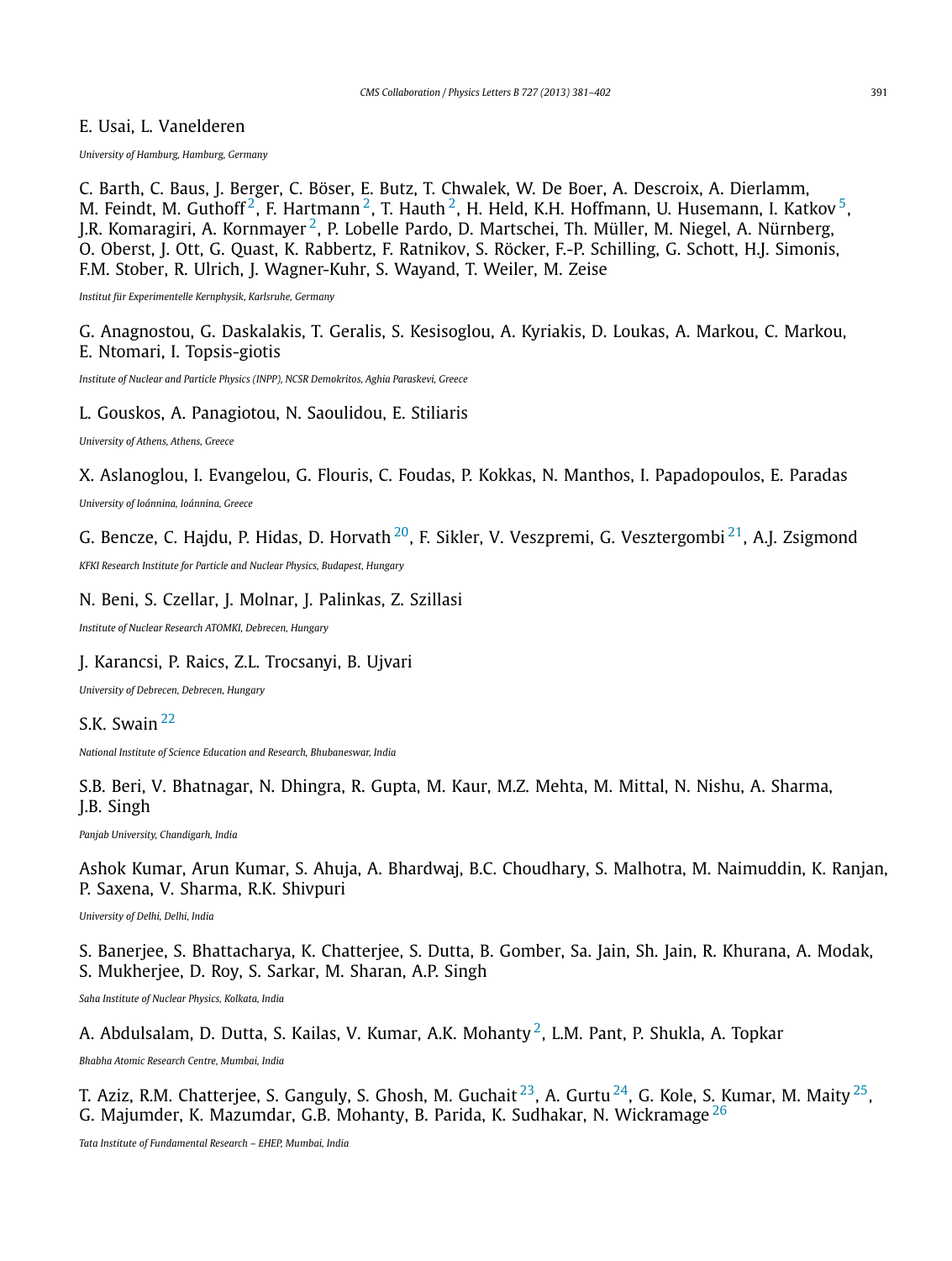### S. Banerjee, S. Dugad

*Tata Institute of Fundamental Research – HECR, Mumbai, India*

H. Arfaei, H. Bakhshiansohi, S.M. Etesami<sup>27</sup>, A. Fahim<sup>[28](#page-20-0)</sup>, A. Jafari, M. Khakzad, M. Mohammadi Najafabadi, S. Paktinat Mehdiabadi, B. Safarzadeh [29,](#page-20-0) M. Zeinali

*Institute for Research in Fundamental Sciences (IPM), Tehran, Iran*

#### M. Grunewald

*University College Dublin, Dublin, Ireland*

M. Abbrescia <sup>a</sup>*,*b, L. Barbone <sup>a</sup>*,*b, C. Calabria <sup>a</sup>*,*b, S.S. Chhibra <sup>a</sup>*,*b, A. Colaleo a, D. Creanza <sup>a</sup>*,*c, N. De Filippis <sup>a</sup>*,*c, M. De Palma <sup>a</sup>*,*b, L. Fiore a, G. Iaselli <sup>a</sup>*,*c, G. Maggi <sup>a</sup>*,*c, M. Maggi a, B. Marangelli <sup>a</sup>*,*b, S. My <sup>a</sup>*,*c, S. Nuzzo <sup>a</sup>*,*b, N. Pacifico a, A. Pompili <sup>a</sup>*,*b, G. Pugliese <sup>a</sup>*,*c, G. Selvaggi <sup>a</sup>*,*b, L. Silvestris a, G. Singh <sup>a</sup>*,*b, R. Venditti a, b, P. Verwilligen <sup>a</sup>, G. Zito <sup>a</sup>

<sup>a</sup> *INFN Sezione di Bari, Bari, Italy*

<sup>a</sup> *INFN Sezione di Bologna, Bologna, Italy* <sup>b</sup> *Università di Bologna, Bologna, Italy*

S. Albergo <sup>a</sup>*,*b, M. Chiorboli <sup>a</sup>*,*b, S. Costa <sup>a</sup>*,*b, F. Giordano <sup>a</sup>*,*[2,](#page-20-0) R. Potenza <sup>a</sup>*,*b, A. Tricomi <sup>a</sup>*,*b, C. Tuve <sup>a</sup>*,*<sup>b</sup>

<sup>a</sup> *INFN Sezione di Catania, Catania, Italy* <sup>b</sup> *Università di Catania, Catania, Italy*

G. Barbagli a, V. Ciulli <sup>a</sup>*,*b, C. Civinini a, R. D'Alessandro <sup>a</sup>*,*b, E. Focardi <sup>a</sup>*,*b, S. Frosali <sup>a</sup>*,*b, E. Gallo a, S. Gonzi <sup>a</sup>*,*b, V. Gori <sup>a</sup>*,*b, P. Lenzi <sup>a</sup>*,*b, M. Meschini a, S. Paoletti a, G. Sguazzoni a, A. Tropiano <sup>a</sup>*,*<sup>b</sup>

<sup>a</sup> *INFN Sezione di Firenze, Firenze, Italy* <sup>b</sup> *Università di Firenze, Firenze, Italy*

#### L. Benussi, S. Bianco, F. Fabbri, D. Piccolo

*INFN Laboratori Nazionali di Frascati, Frascati, Italy*

P. Fabbricatore <sup>a</sup>, R. Ferretti a, b, F. Ferro <sup>a</sup>, M. Lo Vetere a, b, R. Musenich <sup>a</sup>, E. Robutti <sup>a</sup>, S. Tosi a, b

<sup>a</sup> *INFN Sezione di Genova, Genova, Italy*

<sup>b</sup> *Università di Genova, Genova, Italy*

A. Benaglia a, M.E. Dinardo <sup>a</sup>*,*b, S. Fiorendi <sup>a</sup>*,*b, S. Gennai a, A. Ghezzi <sup>a</sup>*,*b, P. Govoni <sup>a</sup>*,*b, M.T. Lucchini <sup>a</sup>*,*b*,*[2,](#page-20-0) S. Malvezzi a, R.A. Manzoni <sup>a</sup>*,*b*,*[2,](#page-20-0) A. Martelli <sup>a</sup>*,*b*,*[2,](#page-20-0) D. Menasce a, L. Moroni a, M. Paganoni <sup>a</sup>*,*b, D. Pedrini a, S. Ragazzi <sup>a</sup>*,*b, N. Redaelli a, T. Tabarelli de Fatis <sup>a</sup>*,*<sup>b</sup>

<sup>a</sup> *INFN Sezione di Milano-Bicocca, Milano, Italy* <sup>b</sup> *Università di Milano-Bicocca, Milano, Italy*

S. Buontempo a, N. Cavallo <sup>a</sup>*,*c, A. De Cosa <sup>a</sup>*,*b, F. Fabozzi <sup>a</sup>*,*c, A.O.M. Iorio <sup>a</sup>*,*b, L. Lista a, S. Meola <sup>a</sup>*,*d*,*[2,](#page-20-0) M. Merola a, P. Paolucci <sup>a</sup>*,*[2](#page-20-0)

<sup>a</sup> *INFN Sezione di Napoli, Napoli, Italy*

- <sup>b</sup> *Università di Napoli 'Federico II', Napoli, Italy*
- <sup>c</sup> *Università della Basilicata (Potenza), Napoli, Italy*

<sup>d</sup> *Università G. Marconi (Roma), Napoli, Italy*

<sup>b</sup> *Università di Bari, Bari, Italy*

<sup>c</sup> *Politecnico di Bari, Bari, Italy*

G. Abbiendi a, A.C. Benvenuti a, D. Bonacorsi <sup>a</sup>*,*b, S. Braibant-Giacomelli <sup>a</sup>*,*b, L. Brigliadori <sup>a</sup>*,*b, R. Campanini <sup>a</sup>*,*b, P. Capiluppi <sup>a</sup>*,*b, A. Castro <sup>a</sup>*,*b, F.R. Cavallo a, G. Codispoti <sup>a</sup>*,*b, M. Cuffiani <sup>a</sup>*,*b, G.M. Dallavalle<sup>a</sup>, F. Fabbri<sup>a</sup>, A. Fanfani<sup>a,b</sup>, D. Fasanella a,b, P. Giacomelli<sup>a</sup>, C. Grandi<sup>a</sup>, L. Guiduccia,b, S. Marcellini<sup>a</sup>, G. Masetti<sup>a</sup>, M. Meneghelli<sup>a,b</sup>, A. Montanari<sup>a</sup>, F.L. Navarria<sup>a,b</sup>, F. Odorici<sup>a</sup>, A. Perrotta<sup>a</sup>, F. Primavera <sup>a</sup>*,*b, A.M. Rossi <sup>a</sup>*,*b, T. Rovelli <sup>a</sup>*,*b, G.P. Siroli <sup>a</sup>*,*b, N. Tosi <sup>a</sup>*,*b, R. Travaglini <sup>a</sup>*,*<sup>b</sup>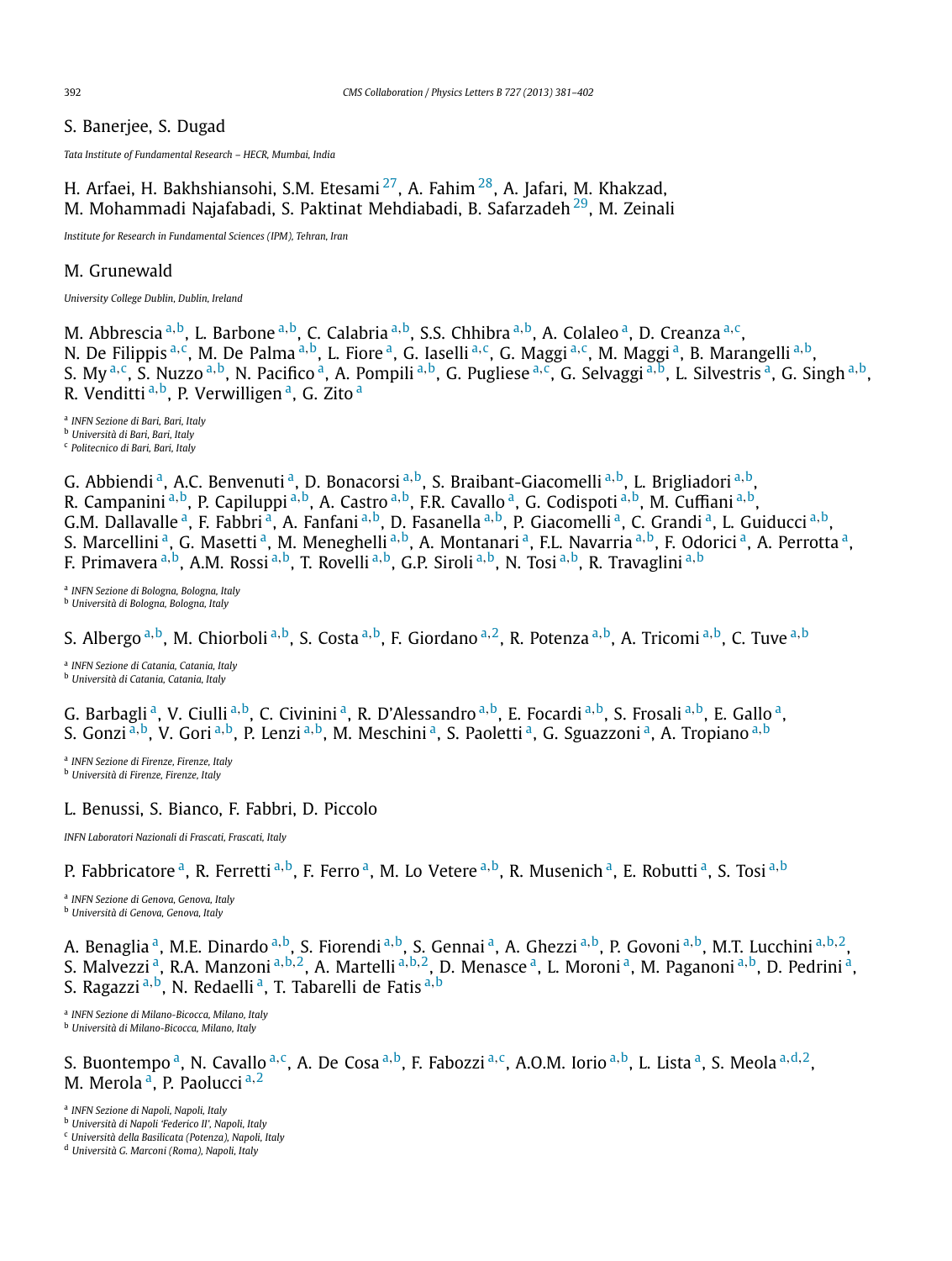P. Azzi a, N. Bacchetta a, M. Biasotto <sup>a</sup>*,*[30,](#page-20-0) D. Bisello <sup>a</sup>*,*b, A. Branca <sup>a</sup>*,*b, R. Carlin <sup>a</sup>*,*b, P. Checchia a, T. Dorigo a, M. Galanti <sup>a</sup>*,*b*,*[2,](#page-20-0) F. Gasparini <sup>a</sup>*,*b, U. Gasparini <sup>a</sup>*,*b, P. Giubilato <sup>a</sup>*,*b, A. Gozzelino a, K. Kanishchev <sup>a</sup>*,*c, S. Lacaprara a, I. Lazzizzera <sup>a</sup>*,*c, M. Margoni <sup>a</sup>*,*b, A.T. Meneguzzo <sup>a</sup>*,*b, M. Passaseo a, J. Pazzini <sup>a</sup>*,*b, N. Pozzobon <sup>a</sup>*,*b, P. Ronchese <sup>a</sup>*,*b, F. Simonetto <sup>a</sup>*,*b, E. Torassa a, M. Tosi <sup>a</sup>*,*b, A. Triossi a, S. Vanini <sup>a</sup>*,*b, S. Ventura a, P. Zotto <sup>a</sup>*,*b, A. Zucchetta <sup>a</sup>*,*b, G. Zumerle <sup>a</sup>*,*<sup>b</sup>

<sup>a</sup> *INFN Sezione di Padova, Padova, Italy*

<sup>b</sup> *Università di Padova, Padova, Italy*

<sup>c</sup> *Università di Trento (Trento), Padova, Italy*

M. Gabusi <sup>a</sup>*,*b, S.P. Ratti <sup>a</sup>*,*b, C. Riccardi <sup>a</sup>*,*b, P. Vitulo <sup>a</sup>*,*<sup>b</sup>

<sup>a</sup> *INFN Sezione di Pavia, Pavia, Italy*

<sup>b</sup> *Università di Pavia, Pavia, Italy*

M. Biasini <sup>a</sup>*,*b, G.M. Bilei a, L. Fanò <sup>a</sup>*,*b, P. Lariccia <sup>a</sup>*,*b, G. Mantovani <sup>a</sup>*,*b, M. Menichelli a, A. Nappi <sup>a</sup>*,*b*,*[†,](#page-20-0) F. Romeo <sup>a</sup>*,*b, A. Saha a, A. Santocchia <sup>a</sup>*,*b, A. Spiezia <sup>a</sup>*,*<sup>b</sup>

<sup>a</sup> *INFN Sezione di Perugia, Perugia, Italy*

<sup>b</sup> *Università di Perugia, Perugia, Italy*

K. Androsov a, [31,](#page-20-0) P. Azzurri <sup>a</sup>, G. Bagliesi <sup>a</sup>, T. Boccali <sup>a</sup>, G. Broccolo a,c, R. Castaldi <sup>a</sup>, M.A. Ciocci <sup>a</sup>, R.T. D'Agnolo <sup>a</sup>*,*c*,*[2,](#page-20-0) R. Dell'Orso a, F. Fiori <sup>a</sup>*,*c, L. Foà <sup>a</sup>*,*c, A. Giassi a, M.T. Grippo <sup>a</sup>*,*[31](#page-20-0), A. Kraan a, F. Ligabue <sup>a</sup>*,*c, T. Lomtadze a, L. Martini <sup>a</sup>*,*[31,](#page-20-0) A. Messineo <sup>a</sup>*,*b, C.S. Moon a, F. Palla a, A. Rizzi <sup>a</sup>*,*b, A. Savoy-Navarro <sup>a</sup>*,*[32,](#page-20-0) A.T. Serban <sup>a</sup>, P. Spagnolo <sup>a</sup>, P. Squillacioti <sup>a</sup>, R. Tenchini <sup>a</sup>, G. Tonelli <sup>a, b</sup>, A. Venturi <sup>a</sup>, P.G. Verdini <sup>a</sup>, C. Vernieri <sup>a</sup>*,*<sup>c</sup>

<sup>a</sup> *INFN Sezione di Pisa, Pisa, Italy*

<sup>b</sup> *Università di Pisa, Pisa, Italy*

<sup>c</sup> *Scuola Normale Superiore di Pisa, Pisa, Italy*

L. Barone a,b, F. Cavallari <sup>a</sup>, D. Del Re a,b, M. Diemoz <sup>a</sup>, M. Grassi a,b, E. Longo a,b, F. Margaroli a,b, P. Meridiani<sup>a</sup>, F. Micheli<sup>a,b</sup>, S. Nourbakhsh a,b, G. Organtini a,b, R. Paramatti a, S. Rahatlou a,b, C. Rovelli<sup>a</sup>, L. Soffi <sup>a</sup>*,*<sup>b</sup>

<sup>a</sup> *INFN Sezione di Roma, Roma, Italy* <sup>b</sup> *Università di Roma, Roma, Italy*

N. Amapane <sup>a</sup>*,*b, R. Arcidiacono <sup>a</sup>*,*c, S. Argiro <sup>a</sup>*,*b, M. Arneodo <sup>a</sup>*,*c, R. Bellan <sup>a</sup>*,*b, C. Biino a, N. Cartiglia a, S. Casasso <sup>a</sup>*,*b, M. Costa <sup>a</sup>*,*b, A. Degano <sup>a</sup>*,*b, N. Demaria a, C. Mariotti a, S. Maselli a, E. Migliore <sup>a</sup>*,*b, V. Monaco <sup>a</sup>*,*b, M. Musich a, M.M. Obertino <sup>a</sup>*,*c, N. Pastrone a, M. Pelliccioni <sup>a</sup>*,*[2,](#page-20-0) A. Potenza <sup>a</sup>*,*b, A. Romero <sup>a</sup>*,*b, M. Ruspa <sup>a</sup>*,*c, R. Sacchi <sup>a</sup>*,*b, A. Solano <sup>a</sup>*,*b, A. Staiano a, U. Tamponi <sup>a</sup>

<sup>a</sup> *INFN Sezione di Torino, Torino, Italy*

<sup>b</sup> *Università di Torino, Torino, Italy*

<sup>c</sup> *Università del Piemonte Orientale (Novara), Torino, Italy*

S. Belforte a, V. Candelise <sup>a</sup>*,*b, M. Casarsa a, F. Cossutti <sup>a</sup>*,*[2,](#page-20-0) G. Della Ricca <sup>a</sup>*,*b, B. Gobbo a, C. La Licata <sup>a</sup>*,*b, M. Marone <sup>a</sup>*,*b, D. Montanino <sup>a</sup>*,*b, A. Penzo a, A. Schizzi <sup>a</sup>*,*b, A. Zanetti <sup>a</sup>

<sup>a</sup> *INFN Sezione di Trieste, Trieste, Italy* <sup>b</sup> *Università di Trieste, Trieste, Italy*

#### S. Chang, T.Y. Kim, S.K. Nam

*Kangwon National University, Chunchon, Republic of Korea*

#### D.H. Kim, G.N. Kim, J.E. Kim, D.J. Kong, S. Lee, Y.D. Oh, H. Park, D.C. Son

*Kyungpook National University, Daegu, Republic of Korea*

J.Y. Kim, Zero J. Kim, S. Song

*Chonnam National University, Institute for Universe and Elementary Particles, Kwangju, Republic of Korea*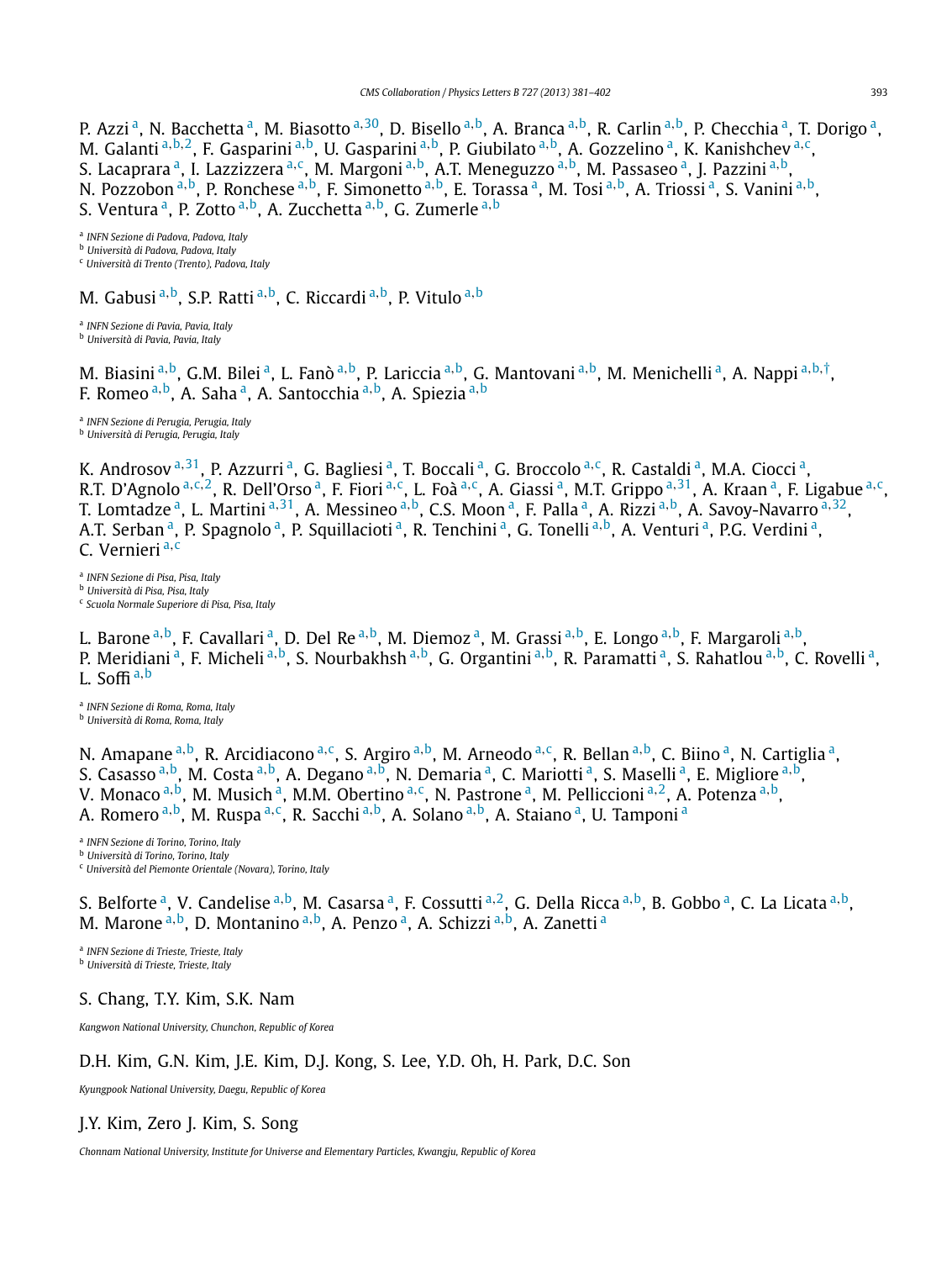### S. Choi, D. Gyun, B. Hong, M. Jo, H. Kim, T.J. Kim, K.S. Lee, S.K. Park, Y. Roh

*Korea University, Seoul, Republic of Korea*

### M. Choi, J.H. Kim, C. Park, I.C. Park, S. Park, G. Ryu

*University of Seoul, Seoul, Republic of Korea*

### Y. Choi, Y.K. Choi, J. Goh, M.S. Kim, E. Kwon, B. Lee, J. Lee, S. Lee, H. Seo, I. Yu

*Sungkyunkwan University, Suwon, Republic of Korea*

### I. Grigelionis, A. Juodagalvis

*Vilnius University, Vilnius, Lithuania*

### H. Castilla-Valdez, E. De La Cruz-Burelo, I. Heredia-de La Cruz<sup>[33](#page-20-0)</sup>, R. Lopez-Fernandez, J. Martínez-Ortega, A. Sanchez-Hernandez, L.M. Villasenor-Cendejas

*Centro de Investigacion y de Estudios Avanzados del IPN, Mexico City, Mexico*

#### S. Carrillo Moreno, F. Vazquez Valencia

*Universidad Iberoamericana, Mexico City, Mexico*

### H.A. Salazar Ibarguen

*Benemerita Universidad Autonoma de Puebla, Puebla, Mexico*

### E. Casimiro Linares, A. Morelos Pineda, M.A. Reyes-Santos

*Universidad Autónoma de San Luis Potosí, San Luis Potosí, Mexico*

### D. Krofcheck

*University of Auckland, Auckland, New Zealand*

### P.H. Butler, R. Doesburg, S. Reucroft, H. Silverwood

*University of Canterbury, Christchurch, New Zealand*

### M. Ahmad, M.I. Asghar, J. Butt, H.R. Hoorani, S. Khalid, W.A. Khan, T. Khurshid, S. Qazi, M.A. Shah, M. Shoaib

*National Centre for Physics, Quaid-I-Azam University, Islamabad, Pakistan*

H. Bialkowska, B. Boimska, T. Frueboes, M. Górski, M. Kazana, K. Nawrocki, K. Romanowska-Rybinska, M. Szleper, G. Wrochna, P. Zalewski

*National Centre for Nuclear Research, Swierk, Poland*

G. Brona, K. Bunkowski, M. Cwiok, W. Dominik, K. Doroba, A. Kalinowski, M. Konecki, J. Krolikowski, M. Misiura

*Institute of Experimental Physics, Faculty of Physics, University of Warsaw, Warsaw, Poland*

N. Almeida, P. Bargassa, C. Beirão Da Cruz E Silva, P. Faccioli, P.G. Ferreira Parracho, M. Gallinaro, F. Nguyen, J. Rodrigues Antunes, J. Seixas [2,](#page-20-0) J. Varela, P. Vischia

*Laboratório de Instrumentação e Física Experimental de Partículas, Lisboa, Portugal*

S. Afanasiev, P. Bunin, M. Gavrilenko, I. Golutvin, I. Gorbunov, A. Kamenev, V. Karjavin, V. Konoplyanikov, A. Lanev, A. Malakhov, V. Matveev, P. Moisenz, V. Palichik, V. Perelygin, S. Shmatov, N. Skatchkov, V. Smirnov, A. Zarubin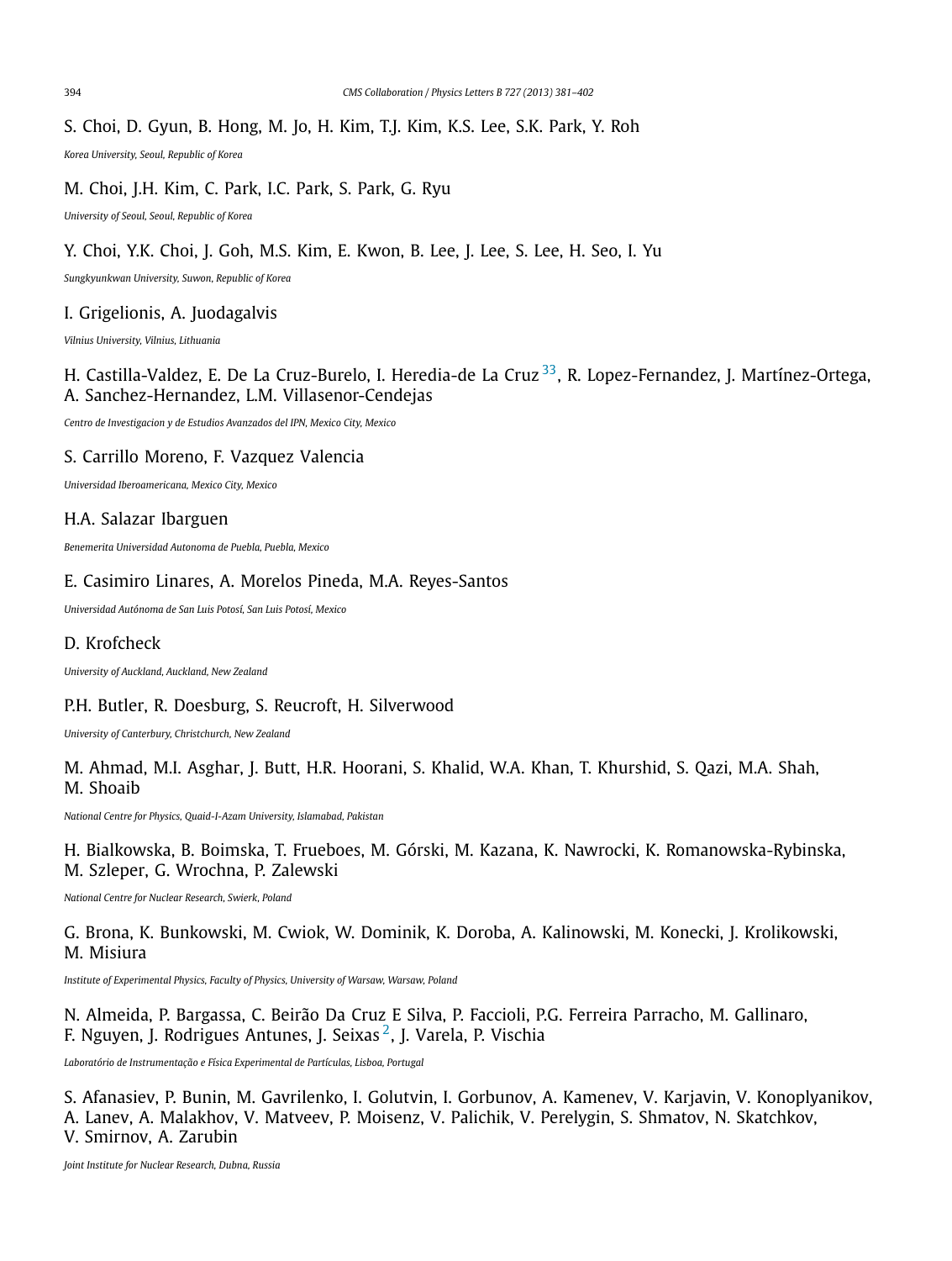S. Evstyukhin, V. Golovtsov, Y. Ivanov, V. Kim, P. Levchenko, V. Murzin, V. Oreshkin, I. Smirnov, V. Sulimov, L. Uvarov, S. Vavilov, A. Vorobyev, An. Vorobyev

*Petersburg Nuclear Physics Institute, Gatchina (St. Petersburg), Russia*

Yu. Andreev, A. Dermenev, S. Gninenko, N. Golubev, M. Kirsanov, N. Krasnikov, A. Pashenkov, D. Tlisov, A. Toropin

*Institute for Nuclear Research, Moscow, Russia*

V. Epshteyn, M. Erofeeva, V. Gavrilov, N. Lychkovskaya, V. Popov, G. Safronov, S. Semenov, A. Spiridonov, V. Stolin, E. Vlasov, A. Zhokin

*Institute for Theoretical and Experimental Physics, Moscow, Russia*

V. Andreev, M. Azarkin, I. Dremin, M. Kirakosyan, A. Leonidov, G. Mesyats, S.V. Rusakov, A. Vinogradov

*P.N. Lebedev Physical Institute, Moscow, Russia*

A. Belyaev, E. Boos, M. Dubinin<sup>7</sup>, L. Dudko, A. Ershov, A. Gribushin, V. Klyukhin, O. Kodolova, I. Lokhtin, A. Markina, S. Obraztsov, S. Petrushanko, V. Savrin, A. Snigirev

*Skobeltsyn Institute of Nuclear Physics, Lomonosov Moscow State University, Moscow, Russia*

I. Azhgirey, I. Bayshev, S. Bitioukov, V. Kachanov, A. Kalinin, D. Konstantinov, V. Krychkine, V. Petrov, R. Ryutin, A. Sobol, L. Tourtchanovitch, S. Troshin, N. Tyurin, A. Uzunian, A. Volkov

*State Research Center of Russian Federation, Institute for High Energy Physics, Protvino, Russia*

P. Adzic  $34$ , M. Djordjevic, M. Ekmedzic, D. Krpic  $34$ , J. Milosevic

*University of Belgrade, Faculty of Physics and Vinca Institute of Nuclear Sciences, Belgrade, Serbia*

M. Aguilar-Benitez, J. Alcaraz Maestre, C. Battilana, E. Calvo, M. Cerrada, M. Chamizo Llatas<sup>2</sup>, N. Colino. B. De La Cruz, A. Delgado Peris, D. Domínguez Vázquez, C. Fernandez Bedoya, J.P. Fernández Ramos, A. Ferrando, J. Flix, M.C. Fouz, P. Garcia-Abia, O. Gonzalez Lopez, S. Goy Lopez, J.M. Hernandez, M.I. Josa, G. Merino, E. Navarro De Martino, J. Puerta Pelayo, A. Quintario Olmeda, I. Redondo, L. Romero, J. Santaolalla, M.S. Soares, C. Willmott

*Centro de Investigaciones Energéticas Medioambientales y Tecnológicas (CIEMAT), Madrid, Spain*

#### C. Albajar, J.F. de Trocóniz

*Universidad Autónoma de Madrid, Madrid, Spain*

H. Brun, J. Cuevas, J. Fernandez Menendez, S. Folgueras, I. Gonzalez Caballero, L. Lloret Iglesias, J. Piedra Gomez

*Universidad de Oviedo, Oviedo, Spain*

J.A. Brochero Cifuentes, I.J. Cabrillo, A. Calderon, S.H. Chuang, J. Duarte Campderros, M. Fernandez, G. Gomez, J. Gonzalez Sanchez, A. Graziano, C. Jorda, A. Lopez Virto, J. Marco, R. Marco, C. Martinez Rivero, F. Matorras, F.J. Munoz Sanchez, T. Rodrigo, A.Y. Rodríguez-Marrero, A. Ruiz-Jimeno, L. Scodellaro, I. Vila, R. Vilar Cortabitarte

*Instituto de Física de Cantabria (IFCA), CSIC – Universidad de Cantabria, Santander, Spain*

D. Abbaneo, E. Auffray, G. Auzinger, M. Bachtis, P. Baillon, A.H. Ball, D. Barney, J. Bendavid, J.F. Benitez,

- C. Bernet [8,](#page-20-0) G. Bianchi, P. Bloch, A. Bocci, A. Bonato, O. Bondu, C. Botta, H. Breuker, T. Camporesi,
- G. Cerminara, T. Christiansen, J.A. Coarasa Perez, S. Colafranceschi [35,](#page-20-0) M. D'Alfonso, D. d'Enterria,
- A. Dabrowski, A. David, F. De Guio, A. De Roeck, S. De Visscher, S. Di Guida, M. Dobson,
- N. Dupont-Sagorin, A. Elliott-Peisert, J. Eugster, W. Funk, G. Georgiou, M. Giffels, D. Gigi, K. Gill,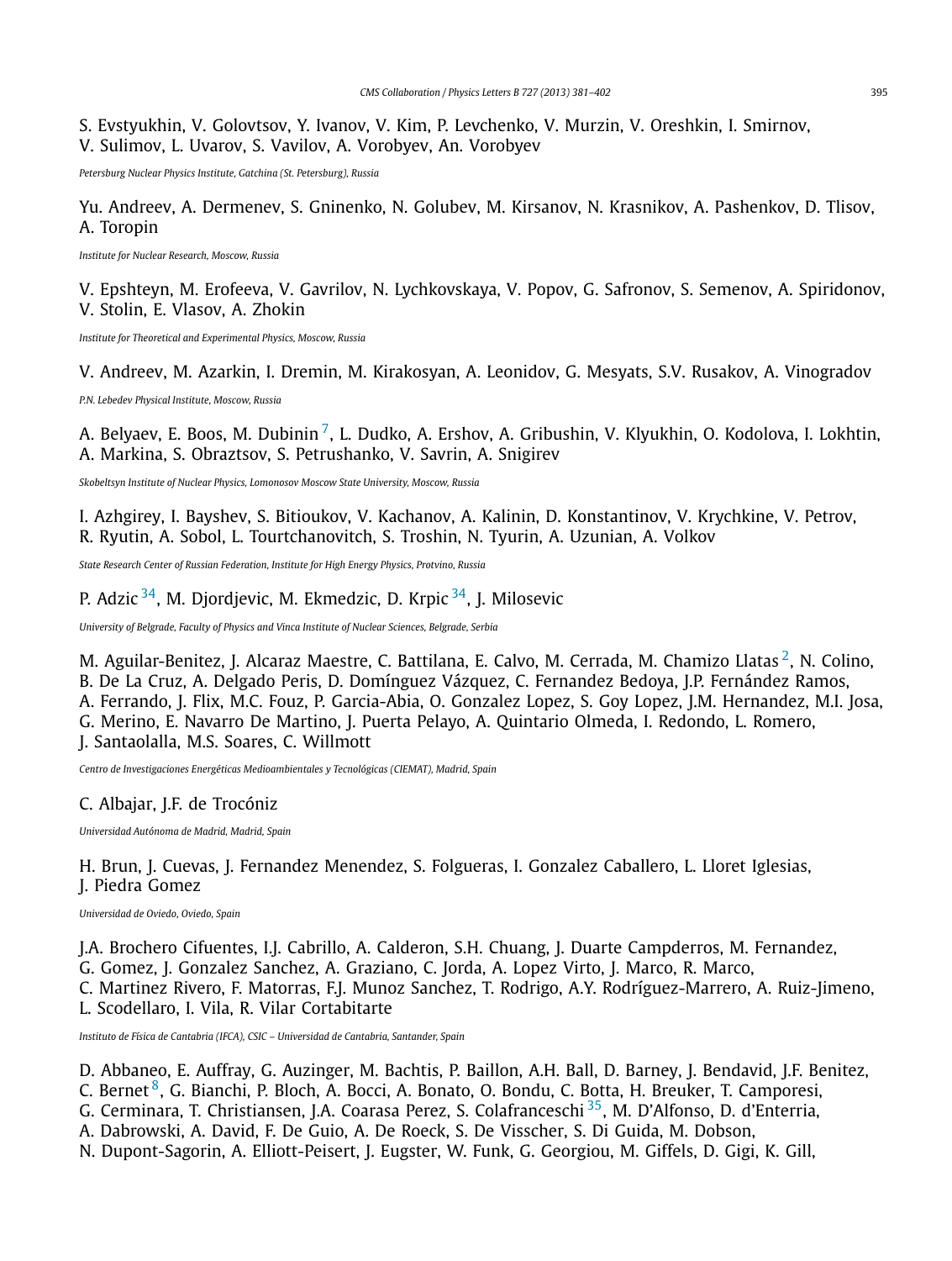D. Giordano, M. Girone, M. Giunta, F. Glege, R. Gomez-Reino Garrido, S. Gowdy, R. Guida, J. Hammer, M. Hansen, P. Harris, C. Hartl, A. Hinzmann, V. Innocente, P. Janot, E. Karavakis, K. Kousouris, K. Krajczar, P. Lecoq, Y.-J. Lee, C. Lourenço, N. Magini, L. Malgeri, M. Mannelli, L. Masetti, F. Meijers, S. Mersi, E. Meschi, R. Moser, M. Mulders, P. Musella, E. Nesvold, L. Orsini, E. Palencia Cortezon, E. Perez, L. Perrozzi, A. Petrilli, A. Pfeiffer, M. Pierini, M. Pimiä, D. Piparo, M. Plagge, L. Quertenmont, A. Racz, W. Reece, G. Rolandi<sup>[36](#page-20-0)</sup>, M. Rovere, H. Sakulin, F. Santanastasio, C. Schäfer, C. Schwick, I. Segoni, S. Sekmen, A. Sharma, P. Siegrist, P. Silva, M. Simon, P. Sphicas [37,](#page-20-0) D. Spiga, M. Stoye, A. Tsirou, G.I. Veres  $21$ , J.R. Vlimant, H.K. Wöhri, S.D. Worm  $38$ , W.D. Zeuner

*CERN, European Organization for Nuclear Research, Geneva, Switzerland*

W. Bertl, K. Deiters, W. Erdmann, K. Gabathuler, R. Horisberger, Q. Ingram, H.C. Kaestli, S. König, D. Kotlinski, U. Langenegger, D. Renker, T. Rohe

*Paul Scherrer Institut, Villigen, Switzerland*

F. Bachmair, L. Bäni, L. Bianchini, P. Bortignon, M.A. Buchmann, B. Casal, N. Chanon, A. Deisher, G. Dissertori, M. Dittmar, M. Donegà, M. Dünser, P. Eller, K. Freudenreich, C. Grab, D. Hits, P. Lecomte, W. Lustermann, B. Mangano, A.C. Marini, P. Martinez Ruiz del Arbol, D. Meister, N. Mohr, F. Moortgat, C. Nägeli [39,](#page-21-0) P. Nef, F. Nessi-Tedaldi, F. Pandolfi, L. Pape, F. Pauss, M. Peruzzi, F.J. Ronga, M. Rossini, L. Sala, A.K. Sanchez, A. Starodumov<sup>[40](#page-21-0)</sup>, B. Stieger, M. Takahashi, L. Tauscher<sup>†</sup>, A. Thea, K. Theofilatos, D. Treille, C. Urscheler, R. Wallny, H.A. Weber

*Institute for Particle Physics, ETH Zurich, Zurich, Switzerland*

C. Amsler [41,](#page-21-0) V. Chiochia, C. Favaro, M. Ivova Rikova, B. Kilminster, B. Millan Mejias, P. Robmann, H. Snoek, S. Taroni, M. Verzetti, Y. Yang

*Universität Zürich, Zurich, Switzerland*

M. Cardaci, K.H. Chen, C. Ferro, C.M. Kuo, S.W. Li, W. Lin, Y.J. Lu, R. Volpe, S.S. Yu

*National Central University, Chung-Li, Taiwan*

P. Bartalini, P. Chang, Y.H. Chang, Y.W. Chang, Y. Chao, K.F. Chen, C. Dietz, U. Grundler, W.-S. Hou, Y. Hsiung, K.Y. Kao, Y.J. Lei, R.-S. Lu, D. Majumder, E. Petrakou, X. Shi, J.G. Shiu, Y.M. Tzeng, M. Wang

*National Taiwan University (NTU), Taipei, Taiwan*

#### B. Asavapibhop, N. Suwonjandee

*Chulalongkorn University, Bangkok, Thailand*

A. Adiguzel, M.N. Bakirci<sup>42</sup>, S. Cerci<sup>43</sup>, C. Dozen, I. Dumanoglu, E. Eskut, S. Girgis, G. Gokbulut, E. Gurpinar, I. Hos, E.E. Kangal, A. Kayis Topaksu, G. Onengut [44,](#page-21-0) K. Ozdemir, S. Ozturk [42](#page-21-0), A. Polatoz, K. Sogut  $45$ , D. Sunar Cerci  $43$ , B. Tali  $43$ , H. Topakli  $42$ , M. Vergili

*Cukurova University, Adana, Turkey*

I.V. Akin, T. Aliev, B. Bilin, S. Bilmis, M. Deniz, H. Gamsizkan, A.M. Guler, G. Karapinar <sup>46</sup>, K. Ocalan, A. Ozpineci, M. Serin, R. Sever, U.E. Surat, M. Yalvac, M. Zeyrek

*Middle East Technical University, Physics Department, Ankara, Turkey*

E. Gülmez, B. Isildak  $47$ , M. Kaya  $48$ , O. Kaya  $48$ , S. Ozkorucuklu  $49$ , N. Sonmez  $50$ 

*Bogazici University, Istanbul, Turkey*

H. Bahtiyar [51,](#page-21-0) E. Barlas, K. Cankocak, Y.O. Günaydin [52,](#page-21-0) F.I. Vardarlı, M. Yücel

*Istanbul Technical University, Istanbul, Turkey*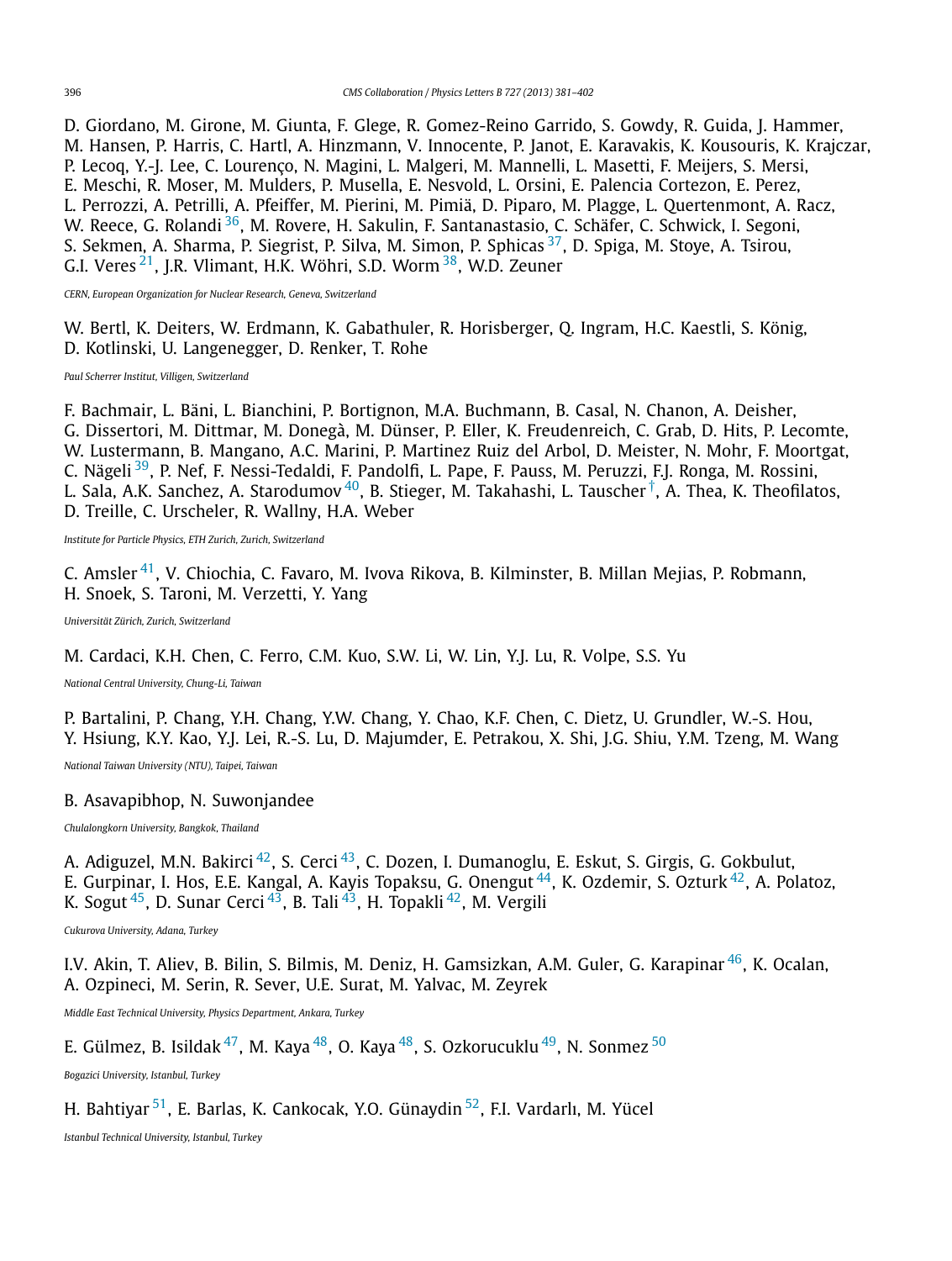#### L. Levchuk, P. Sorokin

*National Scientific Center, Kharkov Institute of Physics and Technology, Kharkov, Ukraine*

J.J. Brooke, E. Clement, D. Cussans, H. Flacher, R. Frazier, J. Goldstein, M. Grimes, G.P. Heath, H.F. Heath, L. Kreczko, C. Lucas, Z. Meng, S. Metson, D.M. Newbold <sup>38</sup>, K. Nirunpong, S. Paramesvaran, A. Poll, S. Senkin, V.J. Smith, T. Williams

*University of Bristol, Bristol, United Kingdom*

K.W. Bell, A. Belyaev<sup>53</sup>, C. Brew, R.M. Brown, D.J.A. Cockerill, J.A. Coughlan, K. Harder, S. Harper, E. Olaiya, D. Petyt, B.C. Radburn-Smith, C.H. Shepherd-Themistocleous, I.R. Tomalin, W.J. Womersley

*Rutherford Appleton Laboratory, Didcot, United Kingdom*

R. Bainbridge, O. Buchmuller, D. Burton, D. Colling, N. Cripps, M. Cutajar, P. Dauncey, G. Davies, M. Della Negra, W. Ferguson, J. Fulcher, D. Futyan, A. Gilbert, A. Guneratne Bryer, G. Hall, Z. Hatherell, J. Hays, G. Iles, M. Jarvis, G. Karapostoli, M. Kenzie, R. Lane, R. Lucas [38,](#page-21-0) L. Lyons, A.-M. Magnan, J. Marrouche, B. Mathias, R. Nandi, J. Nash, A. Nikitenko [40,](#page-21-0) J. Pela, M. Pesaresi, K. Petridis, M. Pioppi [54,](#page-21-0) D.M. Raymond, S. Rogerson, A. Rose, C. Seez, P. Sharp [†](#page-20-0), A. Sparrow, A. Tapper, M. Vazquez Acosta, T. Virdee, S. Wakefield, N. Wardle

*Imperial College, London, United Kingdom*

M. Chadwick, J.E. Cole, P.R. Hobson, A. Khan, P. Kyberd, D. Leggat, D. Leslie, W. Martin, I.D. Reid, P. Symonds, L. Teodorescu, M. Turner

*Brunel University, Uxbridge, United Kingdom*

J. Dittmann, K. Hatakeyama, A. Kasmi, H. Liu, T. Scarborough

*Baylor University, Waco, USA*

#### O. Charaf, S.I. Cooper, C. Henderson, P. Rumerio

*The University of Alabama, Tuscaloosa, USA*

A. Avetisyan, T. Bose, C. Fantasia, A. Heister, P. Lawson, D. Lazic, J. Rohlf, D. Sperka, J. St. John, L. Sulak

*Boston University, Boston, USA*

J. Alimena, S. Bhattacharya, G. Christopher, D. Cutts, Z. Demiragli, A. Ferapontov, A. Garabedian, U. Heintz, S. Jabeen, G. Kukartsev, E. Laird, G. Landsberg, M. Luk, M. Narain, M. Segala, T. Sinthuprasith, T. Speer

*Brown University, Providence, USA*

R. Breedon, G. Breto, M. Calderon De La Barca Sanchez, S. Chauhan, M. Chertok, J. Conway, R. Conway, P.T. Cox, R. Erbacher, M. Gardner, R. Houtz, W. Ko, A. Kopecky, R. Lander, T. Miceli, D. Pellett, J. Pilot, F. Ricci-Tam, B. Rutherford, M. Searle, J. Smith, M. Squires, M. Tripathi, S. Wilbur, R. Yohay

*University of California, Davis, USA*

V. Andreev, D. Cline, R. Cousins, S. Erhan, P. Everaerts, C. Farrell, M. Felcini, J. Hauser, M. Ignatenko, C. Jarvis, G. Rakness, P. Schlein  $\dagger$ , E. Takasugi, P. Traczyk, V. Valuev, M. Weber

*University of California, Los Angeles, USA*

J. Babb, R. Clare, J. Ellison, J.W. Gary, G. Hanson, J. Heilman, P. Jandir, H. Liu, O.R. Long, A. Luthra, M. Malberti, H. Nguyen, A. Shrinivas, J. Sturdy, S. Sumowidagdo, R. Wilken, S. Wimpenny

*University of California, Riverside, USA*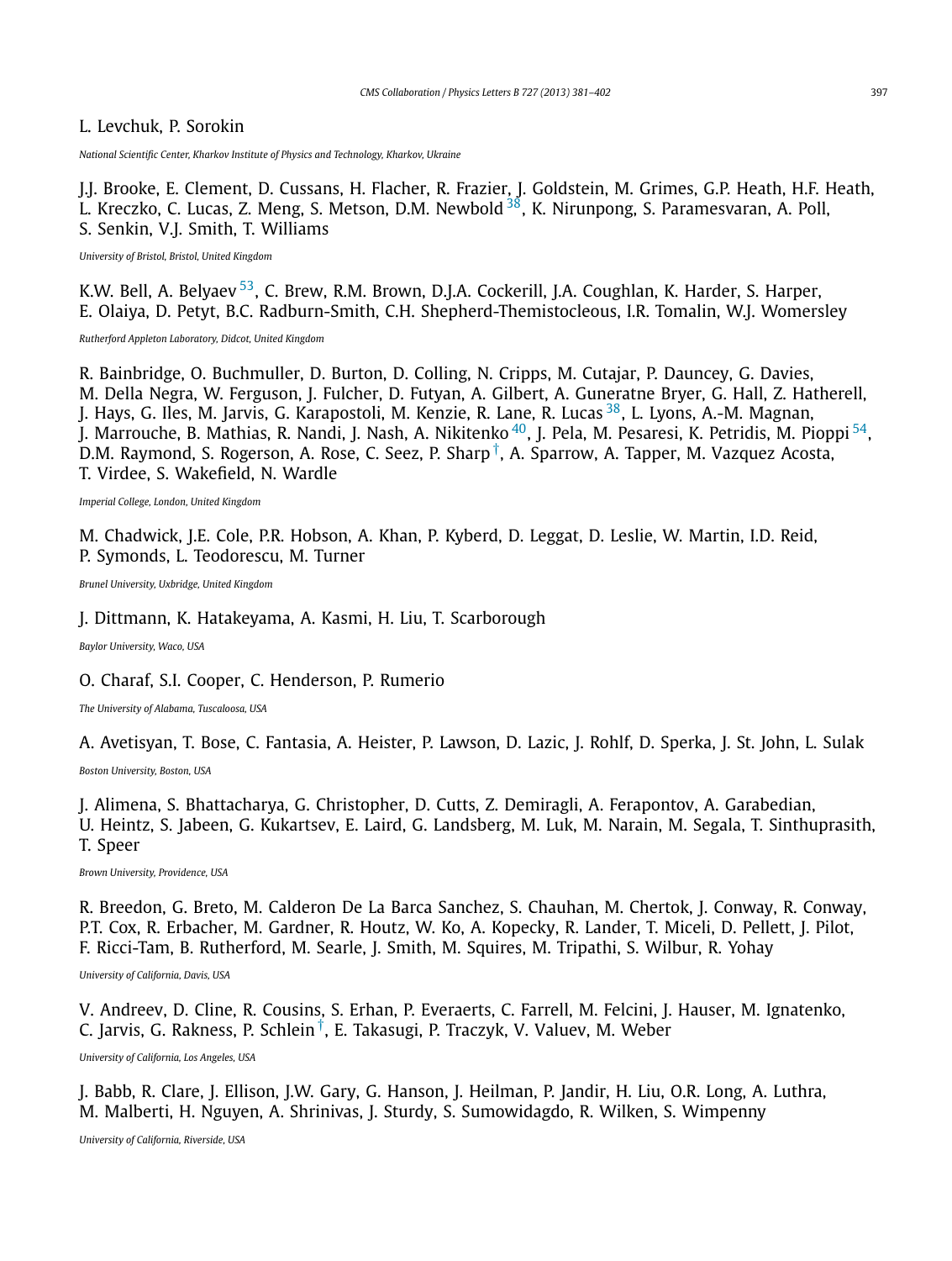W. Andrews, J.G. Branson, G.B. Cerati, S. Cittolin, D. Evans, A. Holzner, R. Kelley, M. Lebourgeois, J. Letts, I. Macneill, S. Padhi, C. Palmer, G. Petrucciani, M. Pieri, M. Sani, V. Sharma, S. Simon, E. Sudano, M. Tadel, Y. Tu, A. Vartak, S. Wasserbaech [55,](#page-21-0) F. Würthwein, A. Yagil, J. Yoo

*University of California, San Diego, La Jolla, USA*

D. Barge, C. Campagnari, T. Danielson, K. Flowers, P. Geffert, C. George, F. Golf, J. Incandela, C. Justus, D. Kovalskyi, V. Krutelyov, S. Lowette, R. Magaña Villalba, N. Mccoll, V. Pavlunin, J. Richman, R. Rossin, D. Stuart, W. To, C. West

*University of California, Santa Barbara, USA*

A. Apresyan, A. Bornheim, J. Bunn, Y. Chen, E. Di Marco, J. Duarte, D. Kcira, Y. Ma, A. Mott, H.B. Newman, C. Pena, C. Rogan, M. Spiropulu, V. Timciuc, J. Veverka, R. Wilkinson, S. Xie, R.Y. Zhu

*California Institute of Technology, Pasadena, USA*

V. Azzolini, A. Calamba, R. Carroll, T. Ferguson, Y. Iiyama, D.W. Jang, Y.F. Liu, M. Paulini, J. Russ, H. Vogel, I. Vorobiev

*Carnegie Mellon University, Pittsburgh, USA*

J.P. Cumalat, B.R. Drell, W.T. Ford, A. Gaz, E. Luiggi Lopez, U. Nauenberg, J.G. Smith, K. Stenson, K.A. Ulmer, S.R. Wagner

*University of Colorado at Boulder, Boulder, USA*

J. Alexander, A. Chatterjee, N. Eggert, L.K. Gibbons, W. Hopkins, A. Khukhunaishvili, B. Kreis, N. Mirman, G. Nicolas Kaufman, J.R. Patterson, A. Ryd, E. Salvati, W. Sun, W.D. Teo, J. Thom, J. Thompson, J. Tucker, Y. Weng, L. Winstrom, P. Wittich

*Cornell University, Ithaca, USA*

D. Winn

*Fairfield University, Fairfield, USA*

S. Abdullin, M. Albrow, J. Anderson, G. Apollinari, L.A.T. Bauerdick, A. Beretvas, J. Berryhill, P.C. Bhat, K. Burkett, J.N. Butler, V. Chetluru, H.W.K. Cheung, F. Chlebana, S. Cihangir, V.D. Elvira, I. Fisk, J. Freeman, Y. Gao, E. Gottschalk, L. Gray, D. Green, O. Gutsche, D. Hare, R.M. Harris, J. Hirschauer, B. Hooberman, S. Jindariani, M. Johnson, U. Joshi, K. Kaadze, B. Klima, S. Kunori, S. Kwan, J. Linacre, D. Lincoln, R. Lipton, J. Lykken, K. Maeshima, J.M. Marraffino, V.I. Martinez Outschoorn, S. Maruyama, D. Mason, P. McBride, K. Mishra, S. Mrenna, Y. Musienko <sup>56</sup>, C. Newman-Holmes, V. O'Dell, O. Prokofyev, N. Ratnikova, E. Sexton-Kennedy, S. Sharma, W.J. Spalding, L. Spiegel, L. Taylor, S. Tkaczyk, N.V. Tran, L. Uplegger, E.W. Vaandering, R. Vidal, J. Whitmore, W. Wu, F. Yang, J.C. Yun

*Fermi National Accelerator Laboratory, Batavia, USA*

D. Acosta, P. Avery, D. Bourilkov, M. Chen, T. Cheng, S. Das, M. De Gruttola, G.P. Di Giovanni, D. Dobur, A. Drozdetskiy, R.D. Field, M. Fisher, Y. Fu, I.K. Furic, J. Hugon, B. Kim, J. Konigsberg, A. Korytov, A. Kropivnitskaya, T. Kypreos, J.F. Low, K. Matchev, P. Milenovic [57,](#page-21-0) G. Mitselmakher, L. Muniz, R. Remington, A. Rinkevicius, N. Skhirtladze, M. Snowball, J. Yelton, M. Zakaria

*University of Florida, Gainesville, USA*

V. Gaultney, S. Hewamanage, S. Linn, P. Markowitz, G. Martinez, J.L. Rodriguez

*Florida International University, Miami, USA*

T. Adams, A. Askew, J. Bochenek, J. Chen, B. Diamond, S.V. Gleyzer, J. Haas, S. Hagopian, V. Hagopian, K.F. Johnson, H. Prosper, V. Veeraraghavan, M. Weinberg

*Florida State University, Tallahassee, USA*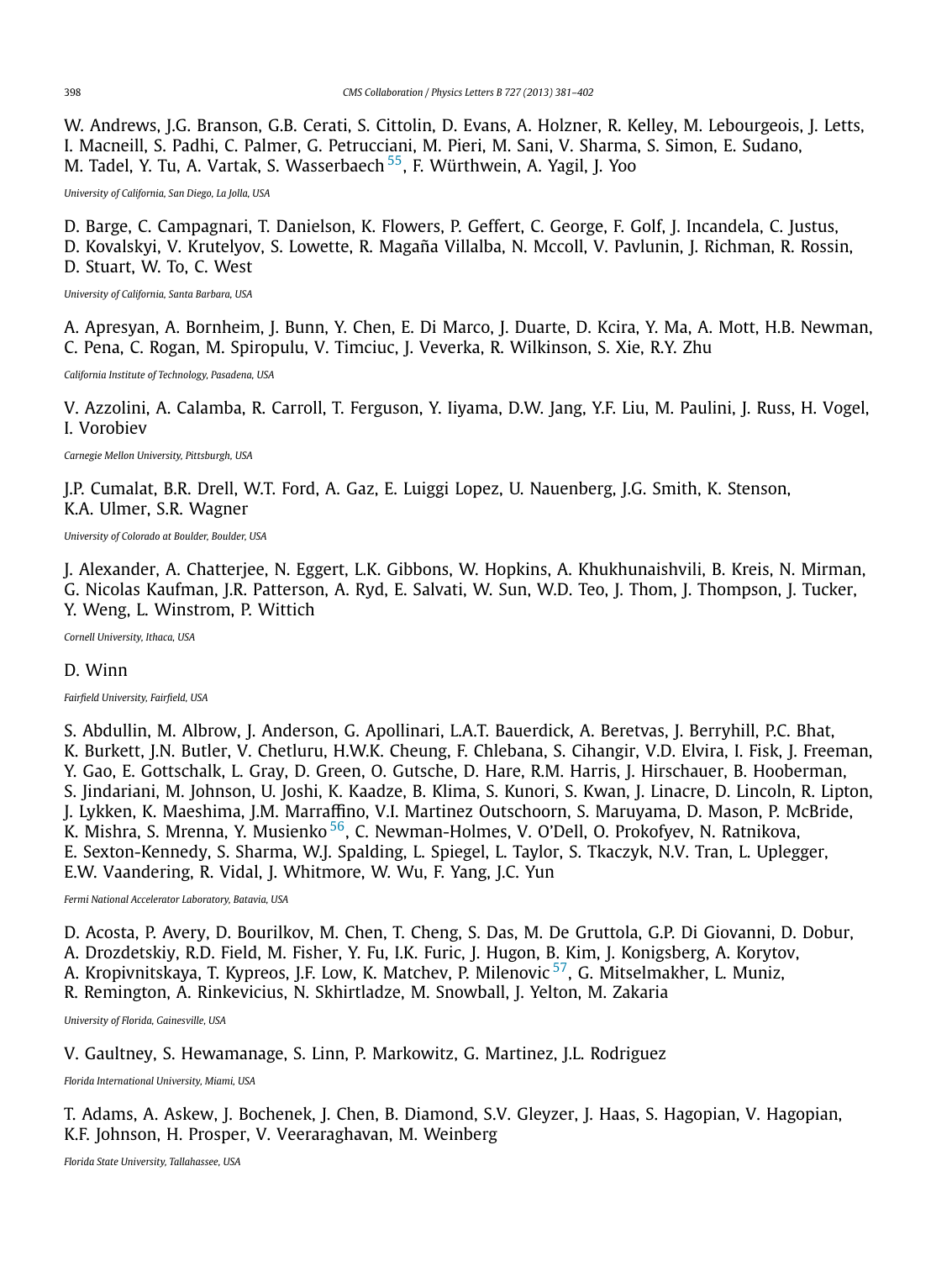### M.M. Baarmand, B. Dorney, M. Hohlmann, H. Kalakhety, F. Yumiceva

*Florida Institute of Technology, Melbourne, USA*

M.R. Adams, L. Apanasevich, V.E. Bazterra, R.R. Betts, I. Bucinskaite, J. Callner, R. Cavanaugh, O. Evdokimov, L. Gauthier, C.E. Gerber, D.J. Hofman, S. Khalatyan, P. Kurt, F. Lacroix, D.H. Moon, C. O'Brien, C. Silkworth, D. Strom, P. Turner, N. Varelas

*University of Illinois at Chicago (UIC), Chicago, USA*

U. Akgun, E.A. Albayrak <sup>51</sup>, B. Bilki <sup>58</sup>, W. Clarida, K. Dilsiz, F. Duru, S. Griffiths, J.-P. Merlo, H. Mermerkaya [59,](#page-21-0) A. Mestvirishvili, A. Moeller, J. Nachtman, C.R. Newsom, H. Ogul, Y. Onel, F. Ozok [51,](#page-21-0) S. Sen, P. Tan, E. Tiras, J. Wetzel, T. Yetkin <sup>60</sup>, K. Yi

*The University of Iowa, Iowa City, USA*

B.A. Barnett, B. Blumenfeld, S. Bolognesi, G. Giurgiu, A.V. Gritsan, G. Hu, P. Maksimovic, C. Martin, M. Swartz, A. Whitbeck

*Johns Hopkins University, Baltimore, USA*

P. Baringer, A. Bean, G. Benelli, R.P. Kenny III, M. Murray, D. Noonan, S. Sanders, R. Stringer, J.S. Wood

*The University of Kansas, Lawrence, USA*

A.F. Barfuss, I. Chakaberia, A. Ivanov, S. Khalil, M. Makouski, Y. Maravin, L.K. Saini, S. Shrestha, I. Svintradze

*Kansas State University, Manhattan, USA*

J. Gronberg, D. Lange, F. Rebassoo, D. Wright

*Lawrence Livermore National Laboratory, Livermore, USA*

A. Baden, B. Calvert, S.C. Eno, J.A. Gomez, N.J. Hadley, R.G. Kellogg, T. Kolberg, Y. Lu, M. Marionneau, A.C. Mignerey, K. Pedro, A. Peterman, A. Skuja, J. Temple, M.B. Tonjes, S.C. Tonwar

*University of Maryland, College Park, USA*

A. Apyan, G. Bauer, W. Busza, I.A. Cali, M. Chan, L. Di Matteo, V. Dutta, G. Gomez Ceballos, M. Goncharov, D. Gulhan, Y. Kim, M. Klute, Y.S. Lai, A. Levin, P.D. Luckey, T. Ma, S. Nahn, C. Paus, D. Ralph, C. Roland, G. Roland, G.S.F. Stephans, F. Stöckli, K. Sumorok, D. Velicanu, R. Wolf, B. Wyslouch, M. Yang, Y. Yilmaz, A.S. Yoon, M. Zanetti, V. Zhukova

*Massachusetts Institute of Technology, Cambridge, USA*

B. Dahmes, A. De Benedetti, G. Franzoni, A. Gude, J. Haupt, S.C. Kao, K. Klapoetke, Y. Kubota, J. Mans, N. Pastika, R. Rusack, M. Sasseville, A. Singovsky, N. Tambe, J. Turkewitz

*University of Minnesota, Minneapolis, USA*

J.G. Acosta, L.M. Cremaldi, R. Kroeger, S. Oliveros, L. Perera, R. Rahmat, D.A. Sanders, D. Summers *University of Mississippi, Oxford, USA*

E. Avdeeva, K. Bloom, S. Bose, D.R. Claes, A. Dominguez, M. Eads, R. Gonzalez Suarez, J. Keller, I. Kravchenko, J. Lazo-Flores, S. Malik, F. Meier, G.R. Snow

*University of Nebraska-Lincoln, Lincoln, USA*

J. Dolen, A. Godshalk, I. Iashvili, S. Jain, A. Kharchilava, A. Kumar, S. Rappoccio, Z. Wan

*State University of New York at Buffalo, Buffalo, USA*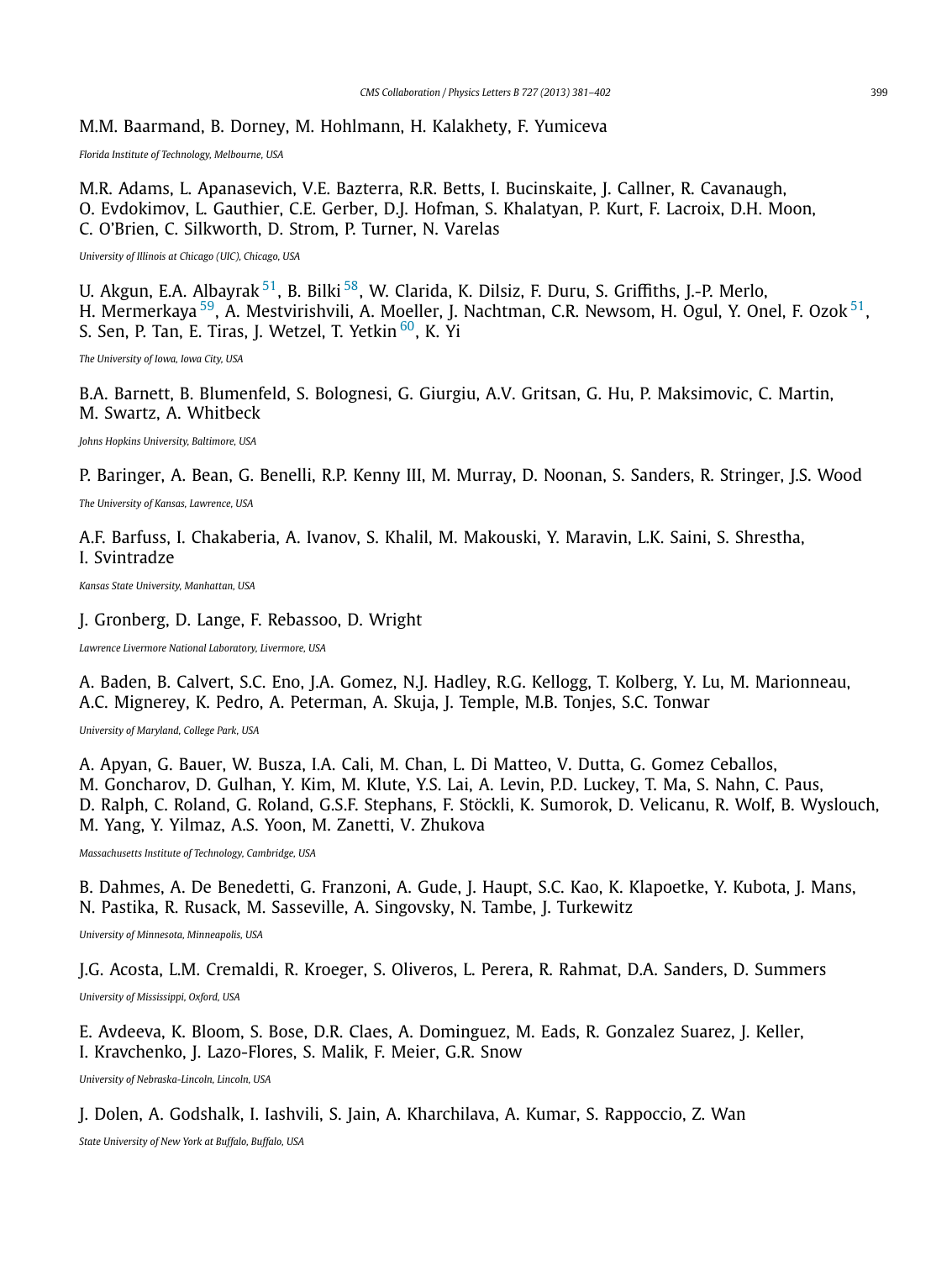G. Alverson, E. Barberis, D. Baumgartel, M. Chasco, J. Haley, A. Massironi, D. Nash, T. Orimoto, D. Trocino, D. Wood, J. Zhang

*Northeastern University, Boston, USA*

A. Anastassov, K.A. Hahn, A. Kubik, L. Lusito, N. Mucia, N. Odell, B. Pollack, A. Pozdnyakov, M. Schmitt, S. Stoynev, K. Sung, M. Velasco, S. Won

*Northwestern University, Evanston, USA*

D. Berry, A. Brinkerhoff, K.M. Chan, M. Hildreth, C. Jessop, D.J. Karmgard, J. Kolb, K. Lannon, W. Luo, S. Lynch, N. Marinelli, D.M. Morse, T. Pearson, M. Planer, R. Ruchti, J. Slaunwhite, N. Valls, M. Wayne, M. Wolf

*University of Notre Dame, Notre Dame, USA*

L. Antonelli, B. Bylsma, L.S. Durkin, C. Hill, R. Hughes, K. Kotov, T.Y. Ling, D. Puigh, M. Rodenburg, G. Smith, C. Vuosalo, B.L. Winer, H. Wolfe

*The Ohio State University, Columbus, USA*

E. Berry, P. Elmer, V. Halyo, P. Hebda, J. Hegeman, A. Hunt, P. Jindal, S.A. Koay, P. Lujan, D. Marlow, T. Medvedeva, M. Mooney, J. Olsen, P. Piroué, X. Quan, A. Raval, H. Saka, D. Stickland, C. Tully, J.S. Werner, S.C. Zenz, A. Zuranski

*Princeton University, Princeton, USA*

E. Brownson, A. Lopez, H. Mendez, J.E. Ramirez Vargas

*University of Puerto Rico, Mayaguez, USA*

E. Alagoz, D. Benedetti, G. Bolla, D. Bortoletto, M. De Mattia, A. Everett, Z. Hu, M. Jones, K. Jung, O. Koybasi, M. Kress, N. Leonardo, D. Lopes Pegna, V. Maroussov, P. Merkel, D.H. Miller, N. Neumeister, I. Shipsey, D. Silvers, A. Svyatkovskiy, M. Vidal Marono, F. Wang, W. Xie, L. Xu, H.D. Yoo, J. Zablocki, Y. Zheng

*Purdue University, West Lafayette, USA*

N. Parashar

*Purdue University Calumet, Hammond, USA*

A. Adair, B. Akgun, K.M. Ecklund, F.J.M. Geurts, W. Li, B. Michlin, B.P. Padley, R. Redjimi, J. Roberts, J. Zabel

*Rice University, Houston, USA*

B. Betchart, A. Bodek, R. Covarelli, P. de Barbaro, R. Demina, Y. Eshaq, T. Ferbel, A. Garcia-Bellido, P. Goldenzweig, J. Han, A. Harel, D.C. Miner, G. Petrillo, D. Vishnevskiy, M. Zielinski

*University of Rochester, Rochester, USA*

A. Bhatti, R. Ciesielski, L. Demortier, K. Goulianos, G. Lungu, S. Malik, C. Mesropian

*The Rockefeller University, New York, USA*

S. Arora, A. Barker, J.P. Chou, C. Contreras-Campana, E. Contreras-Campana, D. Duggan, D. Ferencek, Y. Gershtein, R. Gray, E. Halkiadakis, D. Hidas, A. Lath, S. Panwalkar, M. Park, R. Patel, V. Rekovic, J. Robles, S. Salur, S. Schnetzer, C. Seitz, S. Somalwar, R. Stone, S. Thomas, P. Thomassen, M. Walker

*Rutgers, The State University of New Jersey, Piscataway, USA*

G. Cerizza, M. Hollingsworth, K. Rose, S. Spanier, Z.C. Yang, A. York

*University of Tennessee, Knoxville, USA*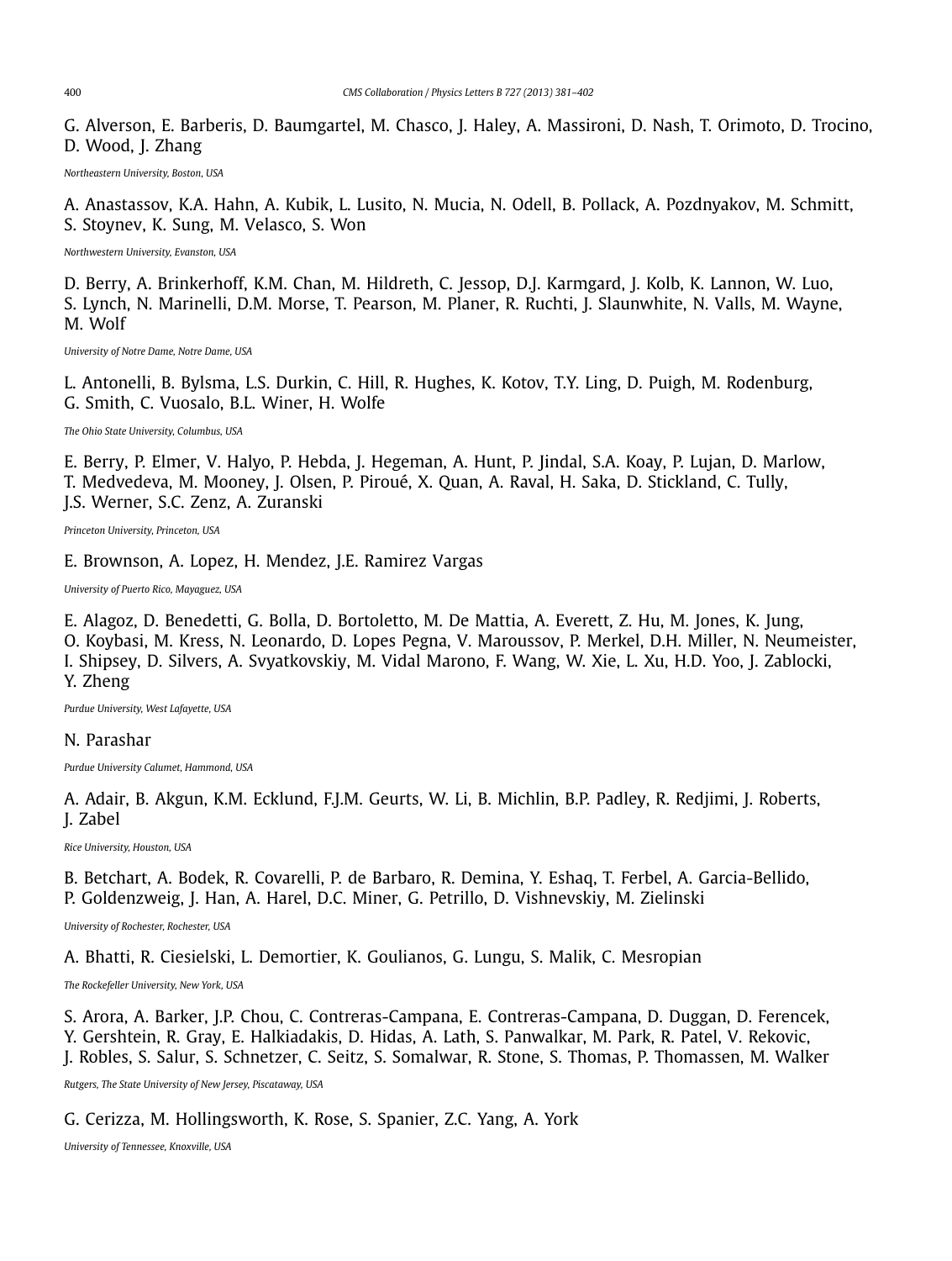<span id="page-20-0"></span>O. Bouhali <sup>[61](#page-21-0)</sup>, R. Eusebi, W. Flanagan, J. Gilmore, T. Kamon <sup>62</sup>, V. Khotilovich, R. Montalvo, I. Osipenkov, Y. Pakhotin, A. Perloff, J. Roe, A. Safonov, T. Sakuma, I. Suarez, A. Tatarinov, D. Toback

*Texas A&M University, College Station, USA*

N. Akchurin, C. Cowden, J. Damgov, C. Dragoiu, P.R. Dudero, K. Kovitanggoon, S.W. Lee, T. Libeiro, I. Volobouev

*Texas Tech University, Lubbock, USA*

E. Appelt, A.G. Delannoy, S. Greene, A. Gurrola, W. Johns, C. Maguire, Y. Mao, A. Melo, M. Sharma, P. Sheldon, B. Snook, S. Tuo, J. Velkovska

*Vanderbilt University, Nashville, USA*

M.W. Arenton, S. Boutle, B. Cox, B. Francis, J. Goodell, R. Hirosky, A. Ledovskoy, C. Lin, C. Neu, J. Wood

*University of Virginia, Charlottesville, USA*

S. Gollapinni, R. Harr, P.E. Karchin, C. Kottachchi Kankanamge Don, P. Lamichhane, A. Sakharov

*Wayne State University, Detroit, USA*

D.A. Belknap, L. Borrello, D. Carlsmith, M. Cepeda, S. Dasu, S. Duric, E. Friis, M. Grothe, R. Hall-Wilton, M. Herndon, A. Hervé, P. Klabbers, J. Klukas, A. Lanaro, R. Loveless, A. Mohapatra, M.U. Mozer, I. Ojalvo, T. Perry, G.A. Pierro, G. Polese, I. Ross, T. Sarangi, A. Savin, W.H. Smith, J. Swanson

*University of Wisconsin, Madison, USA*

- † Deceased.
- <sup>1</sup> Also at Vienna University of Technology, Vienna, Austria.
- <sup>2</sup> Also at CERN, European Organization for Nuclear Research, Geneva, Switzerland.
- <sup>3</sup> Also at Institut Pluridisciplinaire Hubert Curien, Université de Strasbourg, Université de Haute Alsace Mulhouse, CNRS/IN2P3, Strasbourg, France.
- <sup>4</sup> Also at National Institute of Chemical Physics and Biophysics, Tallinn, Estonia.
- <sup>5</sup> Also at Skobeltsyn Institute of Nuclear Physics, Lomonosov Moscow State University, Moscow, Russia.
- <sup>6</sup> Also at Universidade Estadual de Campinas, Campinas, Brazil.
- <sup>7</sup> Also at California Institute of Technology, Pasadena, USA.
- <sup>8</sup> Also at Laboratoire Leprince-Ringuet, Ecole Polytechnique, IN2P3–CNRS, Palaiseau, France.
- Also at Suez Canal University, Suez, Egypt.
- <sup>10</sup> Also at Zewail City of Science and Technology, Zewail, Egypt.
- <sup>11</sup> Also at Cairo University, Cairo, Egypt.
- <sup>12</sup> Also at Fayoum University, El-Fayoum, Egypt.
- <sup>13</sup> Also at British University in Egypt, Cairo, Egypt.
- <sup>14</sup> Now at Ain Shams University, Cairo, Egypt.
- <sup>15</sup> Also at National Centre for Nuclear Research, Swierk, Poland.
- <sup>16</sup> Also at Université de Haute Alsace, Mulhouse, France.
- <sup>17</sup> Also at Joint Institute for Nuclear Research, Dubna, Russia.
- <sup>18</sup> Also at Brandenburg University of Technology, Cottbus, Germany.
- <sup>19</sup> Also at The University of Kansas, Lawrence, USA.
- <sup>20</sup> Also at Institute of Nuclear Research ATOMKI, Debrecen, Hungary.
- <sup>21</sup> Also at Eötvös Loránd University, Budapest, Hungary.
- <sup>22</sup> Also at Tata Institute of Fundamental Research EHEP, Mumbai, India.
- <sup>23</sup> Also at Tata Institute of Fundamental Research HECR, Mumbai, India.
- <sup>24</sup> Now at King Abdulaziz University, Jeddah, Saudi Arabia.
- <sup>25</sup> Also at University of Visva-Bharati, Santiniketan, India.
- <sup>26</sup> Also at University of Ruhuna, Matara, Sri Lanka.
- <sup>27</sup> Also at Isfahan University of Technology, Isfahan, Iran.
- <sup>28</sup> Also at Sharif University of Technology, Tehran, Iran.
- <sup>29</sup> Also at Plasma Physics Research Center, Science and Research Branch, Islamic Azad University, Tehran, Iran.
- <sup>30</sup> Also at Laboratori Nazionali di Legnaro dell'INFN, Legnaro, Italy.
- <sup>31</sup> Also at Università degli Studi di Siena, Siena, Italy.
- <sup>32</sup> Also at Purdue University, West Lafayette, USA.
- <sup>33</sup> Also at Universidad Michoacana de San Nicolas de Hidalgo, Morelia, Mexico.
- <sup>34</sup> Also at Faculty of Physics, University of Belgrade, Belgrade, Serbia.
- <sup>35</sup> Also at Facoltà Ingegneria, Università di Roma, Roma, Italy.
- <sup>36</sup> Also at Scuola Normale e Sezione dell'INFN, Pisa, Italy.
- <sup>37</sup> Also at University of Athens, Athens, Greece.